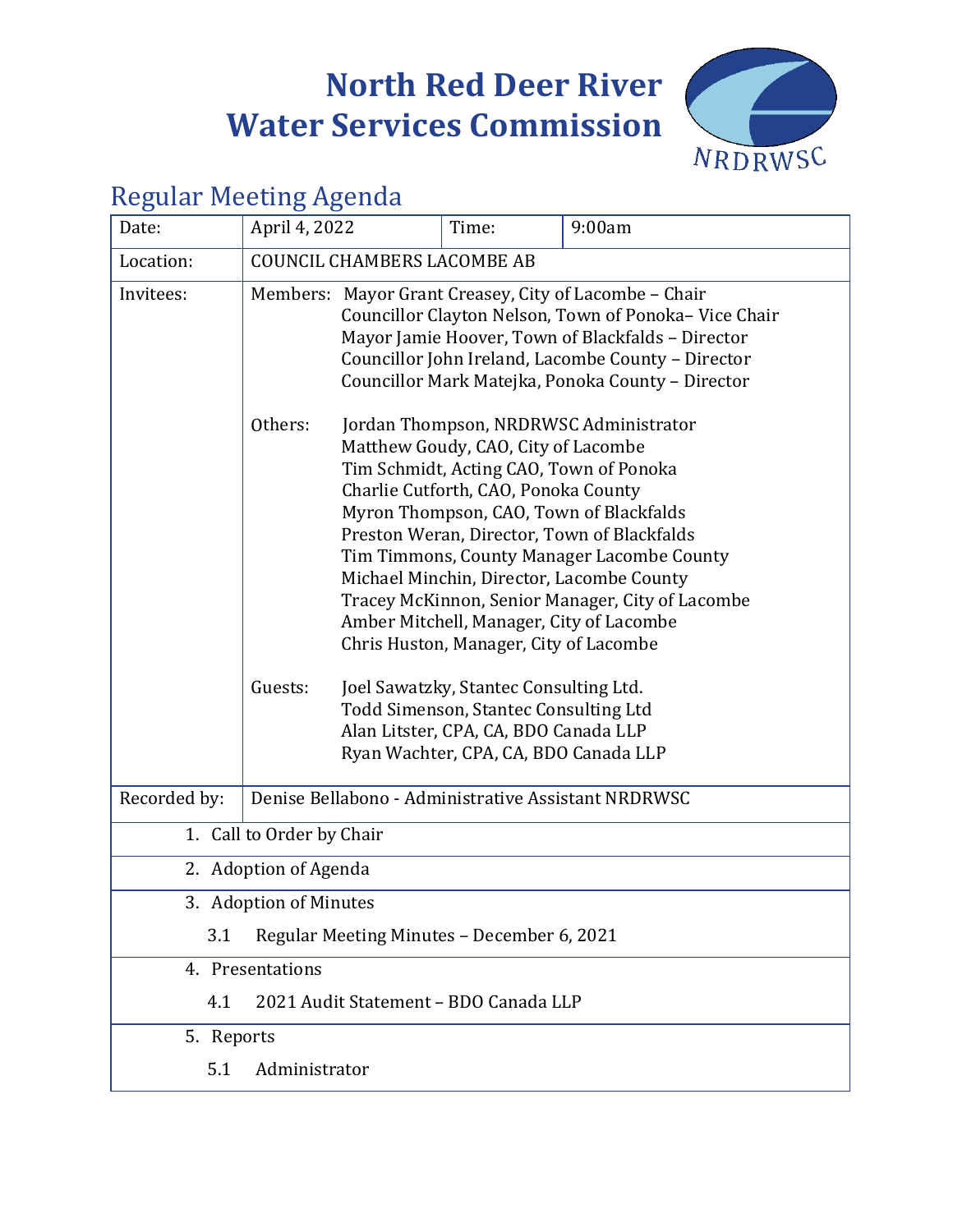| Chair<br>5.2                                                  |
|---------------------------------------------------------------|
| 6. Old Business:                                              |
| 7. New Business / Emergent Items:                             |
| 2021 Financial Audit – Sr. Manager McKinnon<br>7.1            |
| 8. Correspondence                                             |
| 9. Next Meeting Date:                                         |
| June 20, 2022 in Council Chambers, City of Lacombe, at 9:00am |
| 10. Adjournment                                               |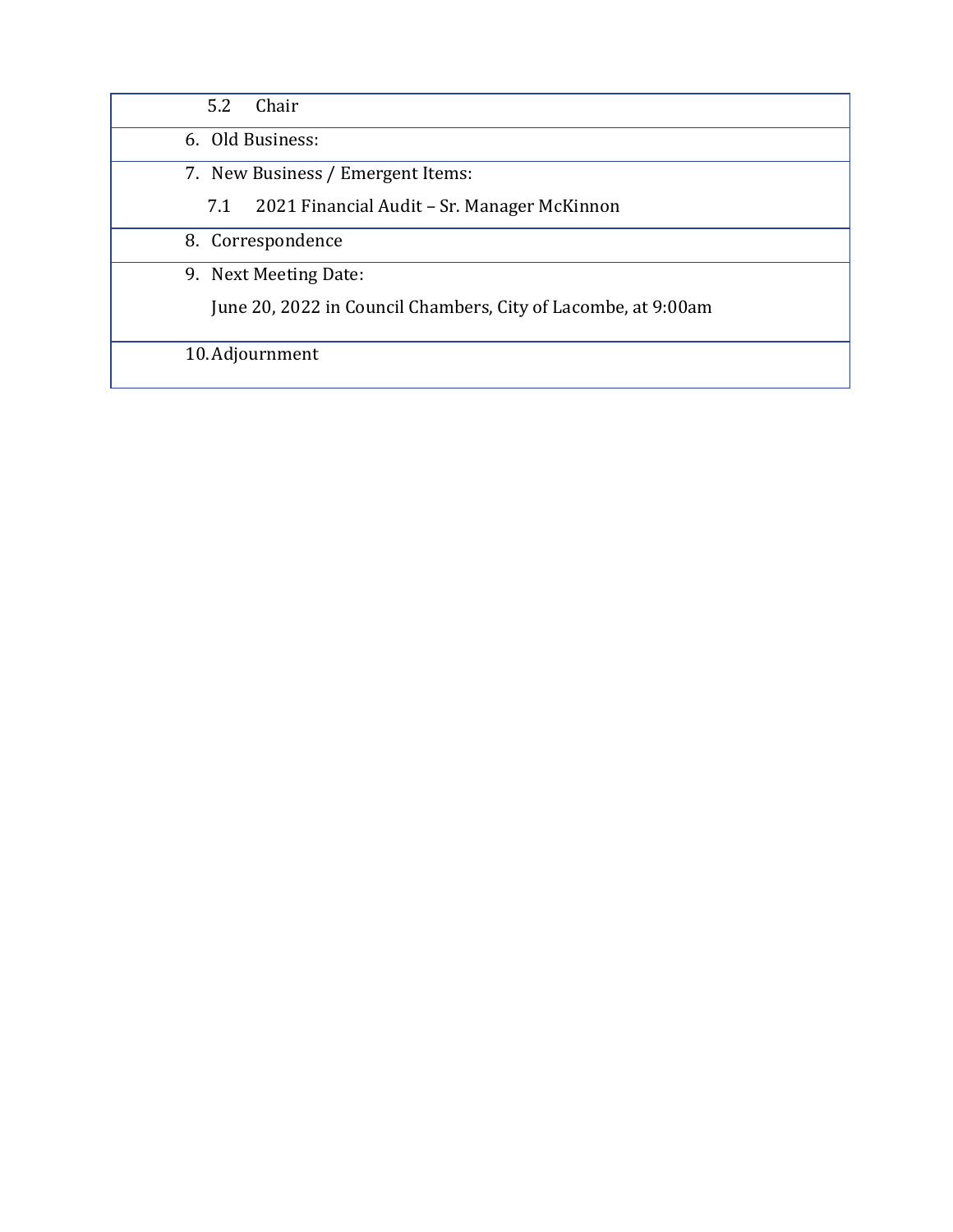# <span id="page-2-0"></span>**NORTH RED DEER RIVER WATER SERVICES COMMISSION MEETING MINUTES December 6, 2021**

| In Attendance:         | Mayor Grant Creasey, NRDRWSC Chair, City of Lacombe,<br>Councillor Clayton Nelson, NRDRWSC Vice-Chair, Town of Ponoka,<br>Councillor John Ireland, Lacombe County<br>Councillor Mark Matejka, Ponoka County<br>Mayor Jamie Hoover, Town of Blackfalds                                                                                                                              |
|------------------------|------------------------------------------------------------------------------------------------------------------------------------------------------------------------------------------------------------------------------------------------------------------------------------------------------------------------------------------------------------------------------------|
| <b>Others Present:</b> | Jordan Thompson, NRDRWSC CAO<br>Denise Bellabono, NRDRWSC Administrative Assistant<br>Sandra Lund, CAO, Town of Ponoka<br>Matthew Goudy, CAO, City of Lacombe<br>Preston Weran, Director of Infrastructure and Property Services,<br>Town of Blackfalds<br>Danielle Nealon, Administration Assistant, City of Lacombe<br>Angela Smith, Regional Utilities Foreman, City of Lacombe |
| Guest:                 | Mayor Kevin Ferguson, Town of Ponoka                                                                                                                                                                                                                                                                                                                                               |
| Regrets:               | Myron Thompson, CAO, Town of Blackfalds<br>Charlie Cutforth, CAO, Ponoka County<br>Tim Timmons, County Manager, Lacombe County<br>Michael Minchin, Director of Corporate Services, Lacombe County<br>Tracey McKinnon, Senior Manager of Finance, City of Lacombe<br>Chris Huston, Utilities Manager, City of Lacombe<br>Amber Mitchell, Engineering Manager, City of Lacombe       |

# **1. Call to Order:**

*Chair Creasey called the meeting to order at 9:00 am.*

# **2. Adoption of the Regular Meeting Agenda**

*MOVED by Mayor Hoover that the regular meeting agenda for December 6, 2021, be adopted as presented.*

*CARRIED UNANIMOUSLY*

# **3. Adoption of the Minutes:**

*MOVED by Councillor Ireland that the minutes for November 29, 2021, be adopted as amended.*

*CARRIED UNANIMOUSLY*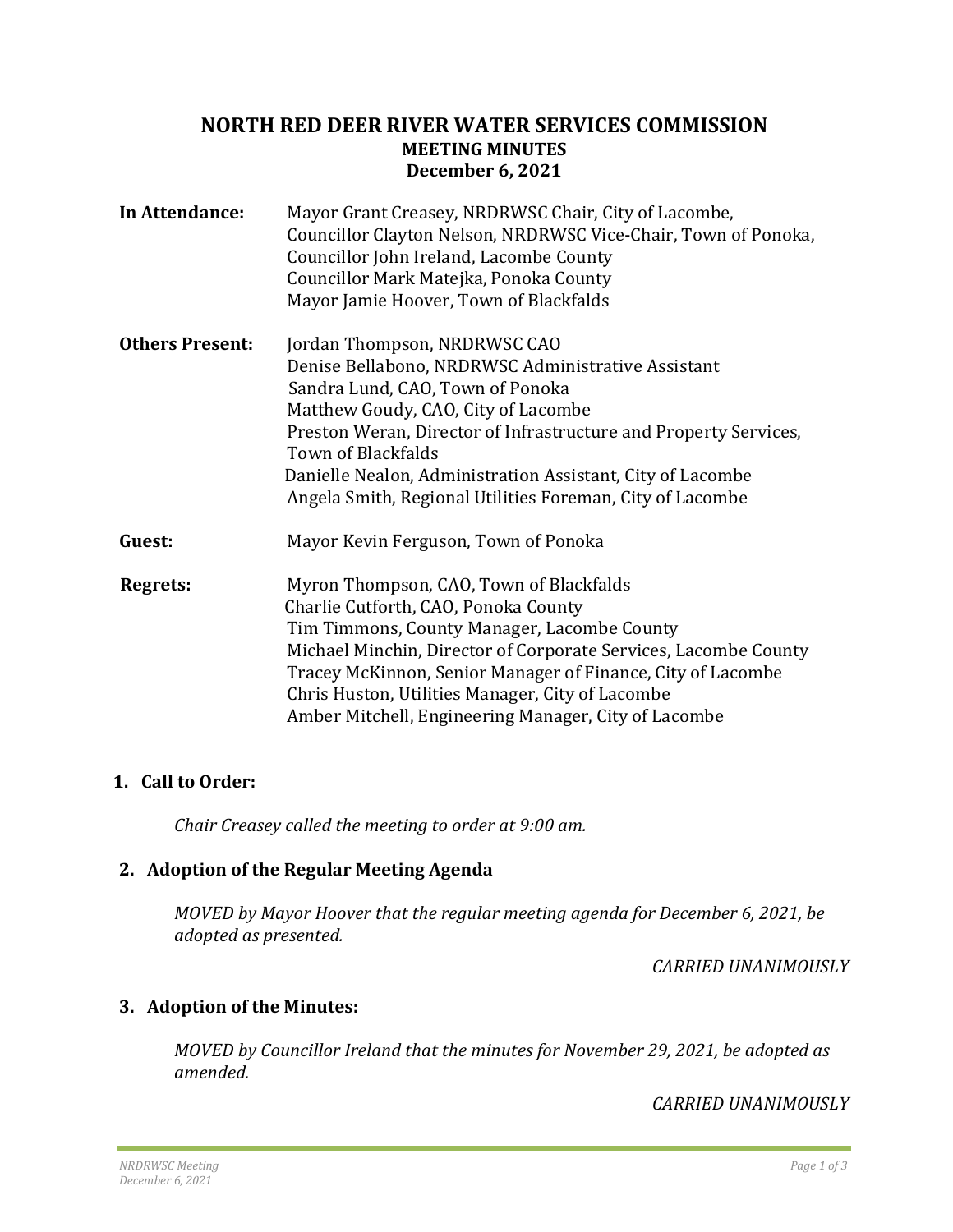# **4. Presentations**

## **5. Reports**

## **6. Old Business**

## 6.1. 2022 Water Rate Bylaw 3.7 (Bylaw 3 Amendment)

CAO Thompson presented Bylaw 3.7 for third reading, an amendment to Bylaw 3, for the 2022 Water Rate adjustment to members be set to \$2.14 per cubic meter and remove the customer rate.

*MOVED by Councillor Ireland that the Commission gives third reading to Bylaw 3.7 as presented.*

*CARRIED UNANIMOUSLY*

# **7. New Business / Emergent Items:**

### 7.1. Signing Authority

CAO Thompson informed the Commission that with the departure of one of the signing officers, a replacement for signing authority is needed for continued operations of the Commission. The signing authorities are to be selected by name and signatures added to the Commissions' signature cards.

*MOVED by Councillor Matejka that the Board directs Administration to replace the list of approved officers for the North Red Deer River Water Services Commission authorized to execute cheques, promissory notes, bills of exchange, and other instruments, whether negotiable or not, on behalf of the Commission with the following:* 

*Chair: Grant Creasey CAO Jordan Thompson*

*Vice-Chair: Clayton Nelson Alternate: Matthew Goudy Alternate: Tracey McKinnon*

*CARRIED UNANIMOUSLY*

# **8. Next Meeting:**

Monday, April 4, 2022 at 9:00 am, City of Lacombe Council Chambers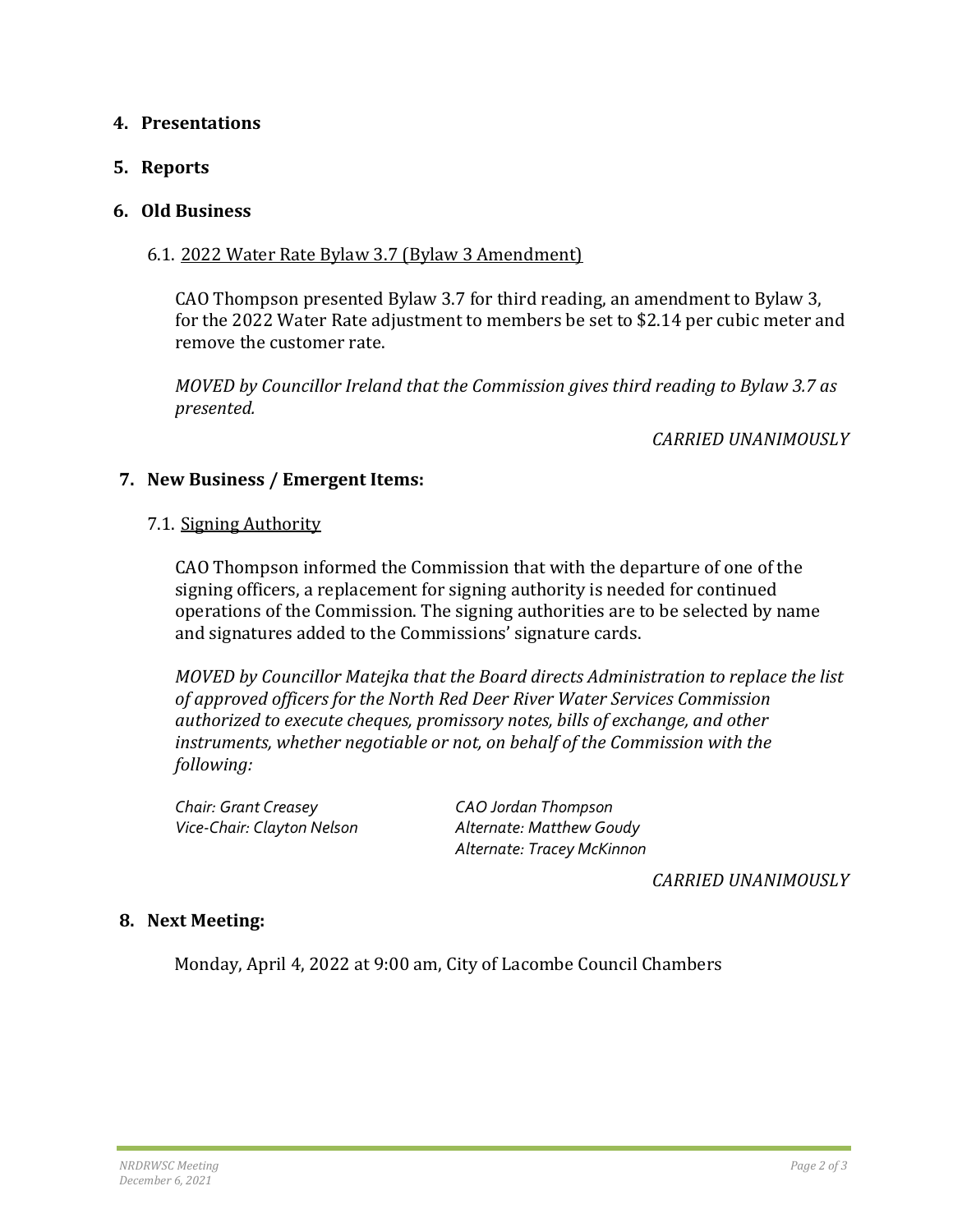# **9. Adjournment:**

*MOVED by Vice-Chair Nelson to adjourn the meeting at 9:07 am.*

*CARRIED UNANIMOUSLY*

 $\overline{\phantom{a}}$  , and the contract of the contract of the contract of the contract of the contract of the contract of the contract of the contract of the contract of the contract of the contract of the contract of the contrac Chairperson Administrator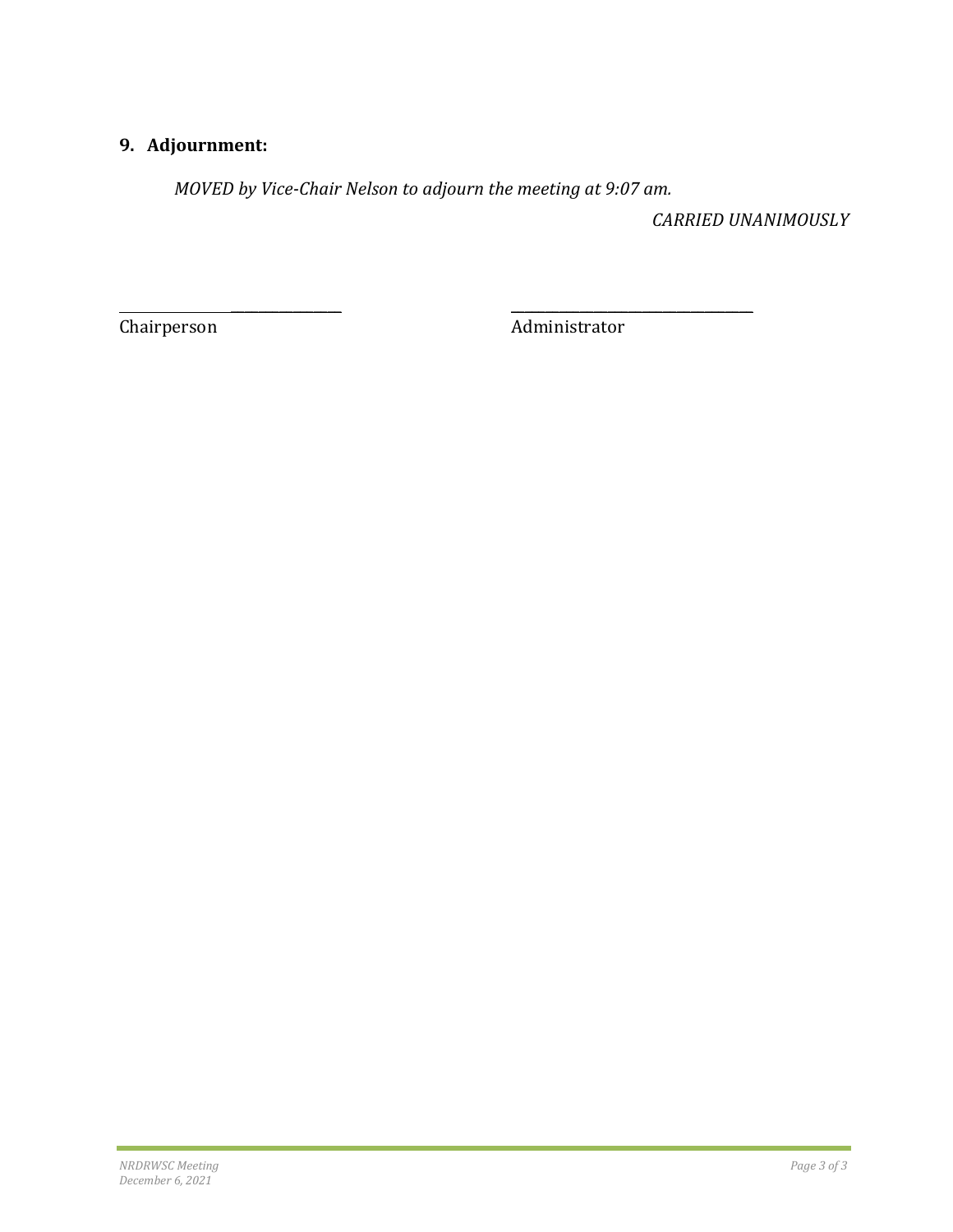<span id="page-5-0"></span>**North Red Deer River Water Services Commission Financial Statements For the year ended December 31, 2021** North Red Deer River v<br>For the year ended Dec<br>For the year ended Dec<br>PRAFT KOR DISCUSSION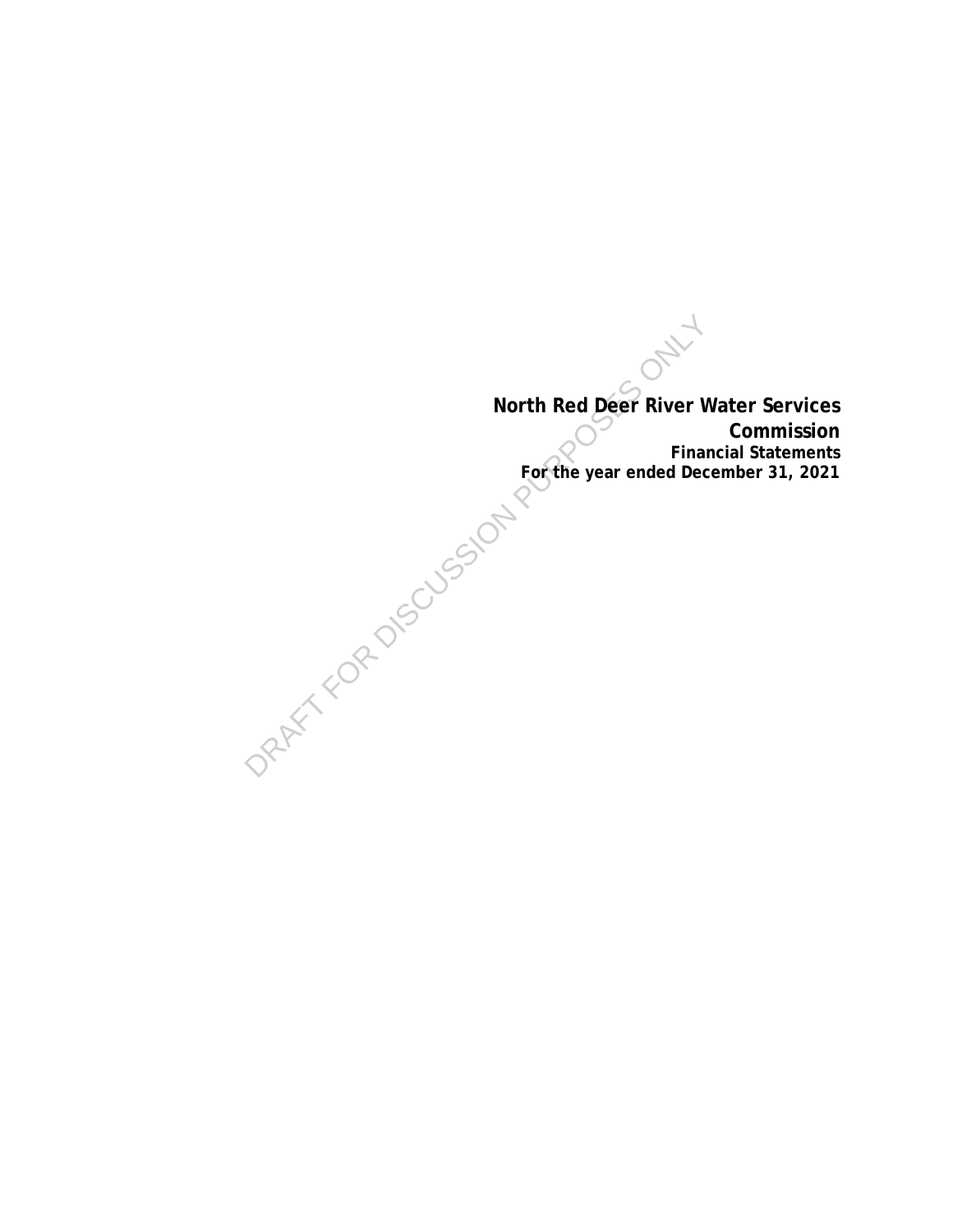# **North Red Deer River Water Services Commission Financial Statements For the year ended December 31, 2021**

|                                            | Contents |
|--------------------------------------------|----------|
|                                            |          |
| Independent Auditor's Report               |          |
| <b>Financial Statements</b>                |          |
| <b>Statement of Financial Position</b>     | 3        |
| <b>Statement of Operations</b>             | 4        |
| Statement of Change in Net Debt            | 5        |
| <b>Statement of Cash Flows</b>             | 6        |
| Summary of Significant Accounting Policies | $7 - 8$  |
| Notes to the Financial Statements          | $8 - 15$ |
|                                            |          |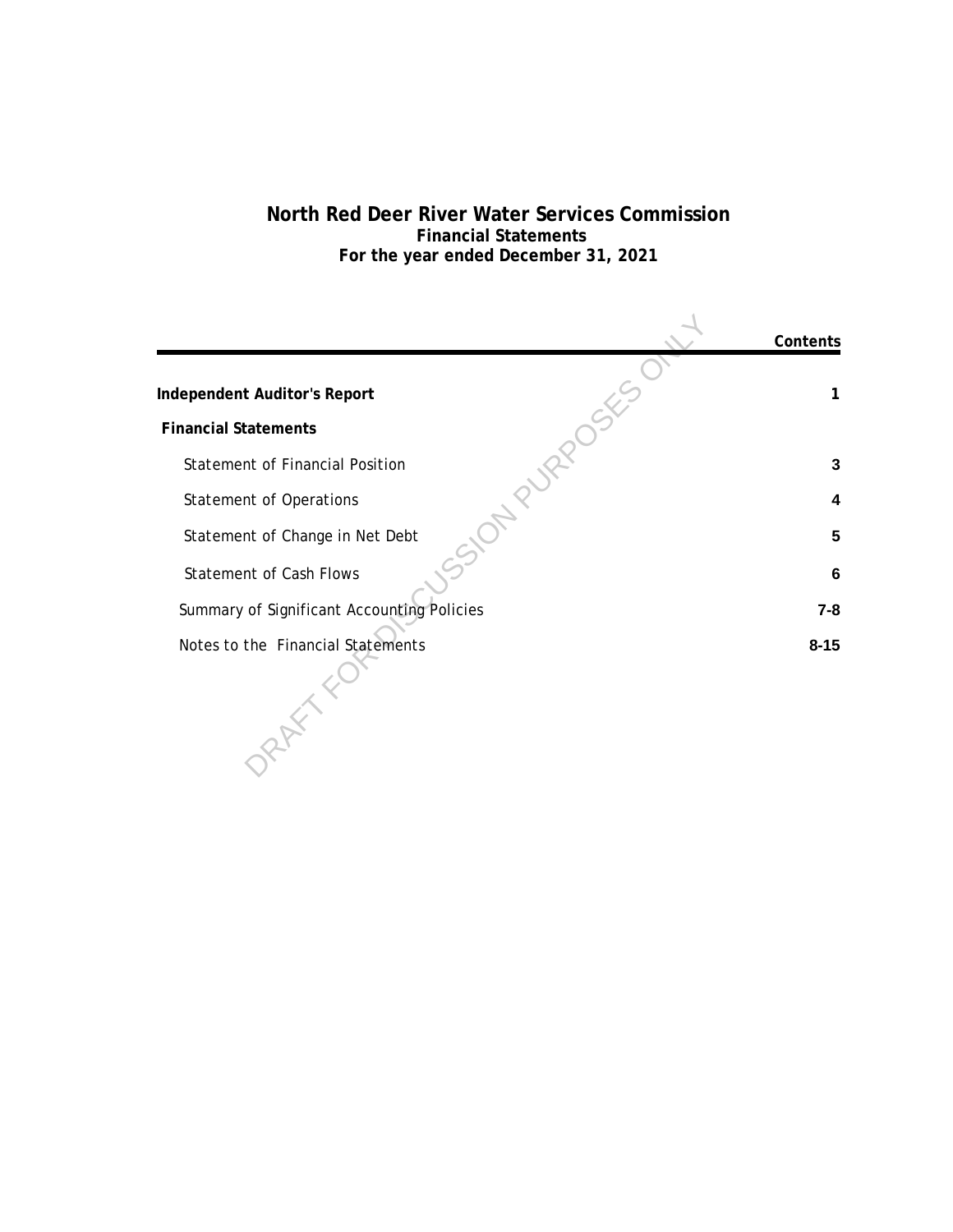To the Members of the Board of the North Red Deer River Water Services Commission

#### **Opinion**

We have audited the financial statements of the North Red Deer River Water Services Commission (the Commission), which comprise the statement of financial position as at December 31, 2021, and the statement of operations, statement of changes in net debt, and statement of cash flows for the year then ended, and notes to the financial statements, including a summary of significant accounting policies.

In our opinion, the accompanying financial statements present fairly, in all material respects, the financial position of the Commission as at December 31, 2021 and its financial performance and its cash flows for the year then ended in accordance with Public Sector Accounting Standards.

#### Basis for Opinion

We conducted our audit in accordance with Canadian generally accepted auditing standards. Our responsibilities under those standards are further described in the Auditor's Responsibilities for the Audit of the Financial Statements section of our report. We are independent of the Commission in accordance with the ethical requirements that are relevant to our audit of the financial statements in Canada, and we have fulfilled our other ethical responsibilities in accordance with these requirements. We believe that the audit evidence we have obtained is sufficient and appropriate to provide a basis for our opinion. Fremental successions of the court and contribute the complete the statement of financial position as at December<br>ations, statement of changes in net debt, and statement of cash<br>anotes to the financial statements, includin

#### Responsibilities of Management and Those Charged with Governance for the Financial Statements

Management is responsible for the preparation and fair presentation of these financial statements in accordance with Public Sector Accounting Standards, and for such internal control as management determines is necessary to enable the preparation of financial statements that are free from material misstatement, whether due to fraud or error.

In preparing the financial statements, management is responsible for assessing the Commission's ability to continue as a going concern, disclosing, as applicable, matters related to going concern and using the going concern basis of accounting unless management either intends to liquidate the Commission or to cease operations, or has no realistic alternative but to do so.

Those charged with governance are responsible for overseeing the Commission's financial reporting process.

#### Auditor's Responsibilities for the Audit of the Financial Statements

Our objectives are to obtain reasonable assurance about whether the financial statements as a whole are free from material misstatement, whether due to fraud or error, and to issue an auditor's report that includes our opinion. Reasonable assurance is a high level of assurance, but is not a guarantee that an audit conducted in accordance with Canadian generally accepted auditing standards will always detect a material misstatement when it exists. Misstatements can arise from fraud or error and are considered material if, individually or in the aggregate, they could reasonably be expected to influence the economic decisions of users taken on the basis of these financial statements.

As part of an audit in accordance with Canadian generally accepted auditing standards, we exercise professional judgment and maintain professional skepticism throughout the audit. We also:

 Identify and assess the risks of material misstatement of the financial statements, whether due to fraud or error, design and perform audit procedures responsive to those risks, and obtain audit evidence that is sufficient and appropriate to provide a basis for our opinion. The risk of not detecting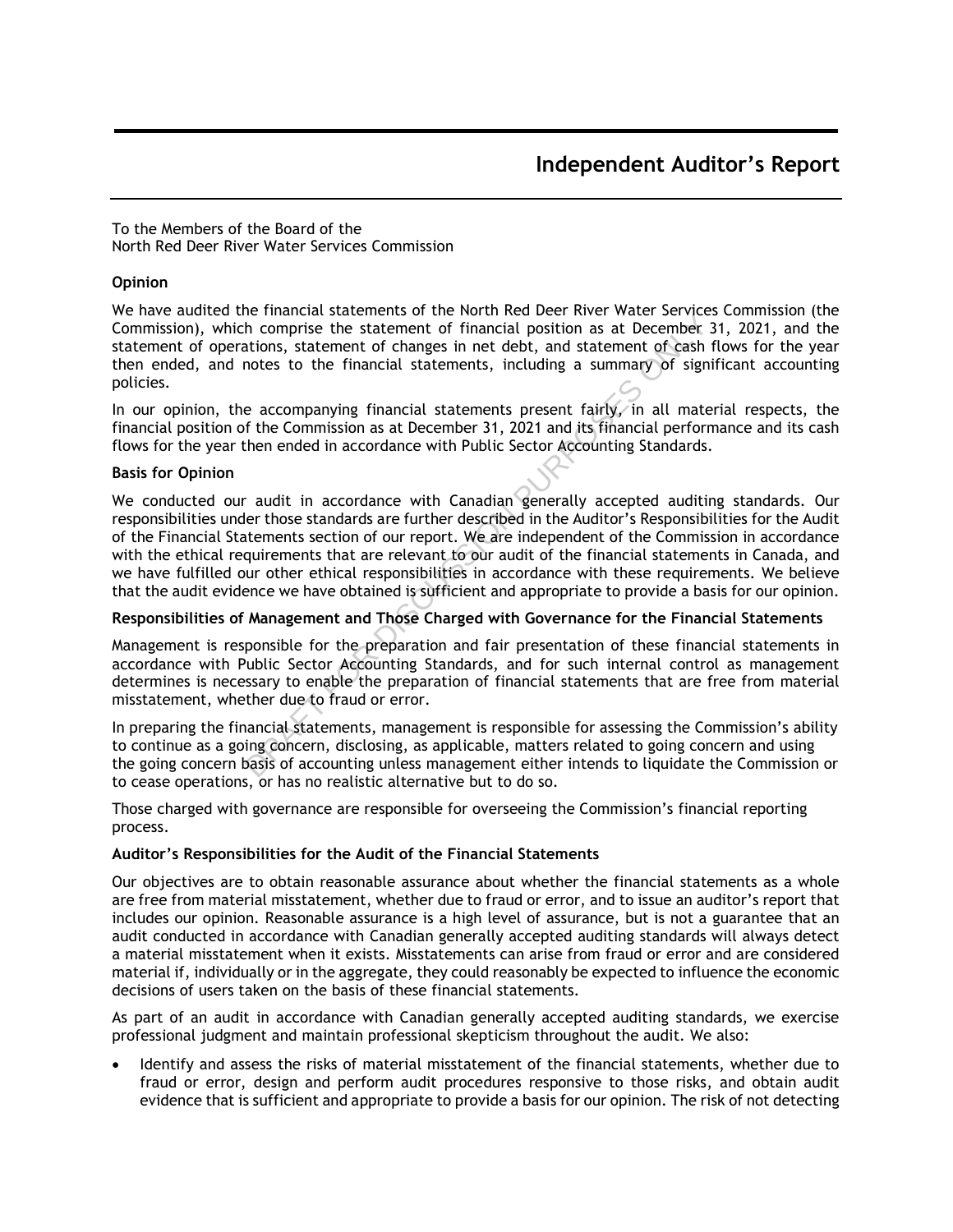# Independent Auditor's Report

a material misstatement resulting from fraud is higher than for one resulting from error, as fraud may involve collusion, forgery, intentional omissions, misrepresentations, or the override of internal control.

- Obtain an understanding of internal control relevant to the audit in order to design audit procedures that are appropriate in the circumstances, but not for the purpose of expressing an opinion on the effectiveness of the Commission's internal control.
- Evaluate the appropriateness of accounting policies used and the reasonableness of accounting estimates and related disclosures made by management.
- Conclude on the appropriateness of management's use of the going concern basis of accounting and, based on the audit evidence obtained, whether a material uncertainty exists related to events or conditions that may cast significant doubt on the Commission's ability to continue as a going concern. If we conclude that a material uncertainty exists, we are required to draw attention in our auditor's report to the related disclosures in the financial statements or, if such disclosures are inadequate, to modify our opinion. Our conclusions are based on the audit evidence obtained up to the date of our auditor's report. However, future events or conditions may cause the Commission to cease to continue as a going concern. priate in the circumstances, but not for the purpose of expressing<br>f the Commission's internal control.<br>appropriateness of accounting policies used and the reasonabler<br>related disclosures made by management.<br>a eappropriate
- Evaluate the overall presentation, structure and content of the financial statements, including the disclosures, and whether the financial statements represent the underlying transactions and events in a manner that achieves fair presentation.

We communicate with those charged with governance regarding, among other matters, the planned scope and timing of the audit and significant audit findings, including any significant deficiencies in internal control that we identify during our audit.

Chartered Professional Accountants Red Deer, Alberta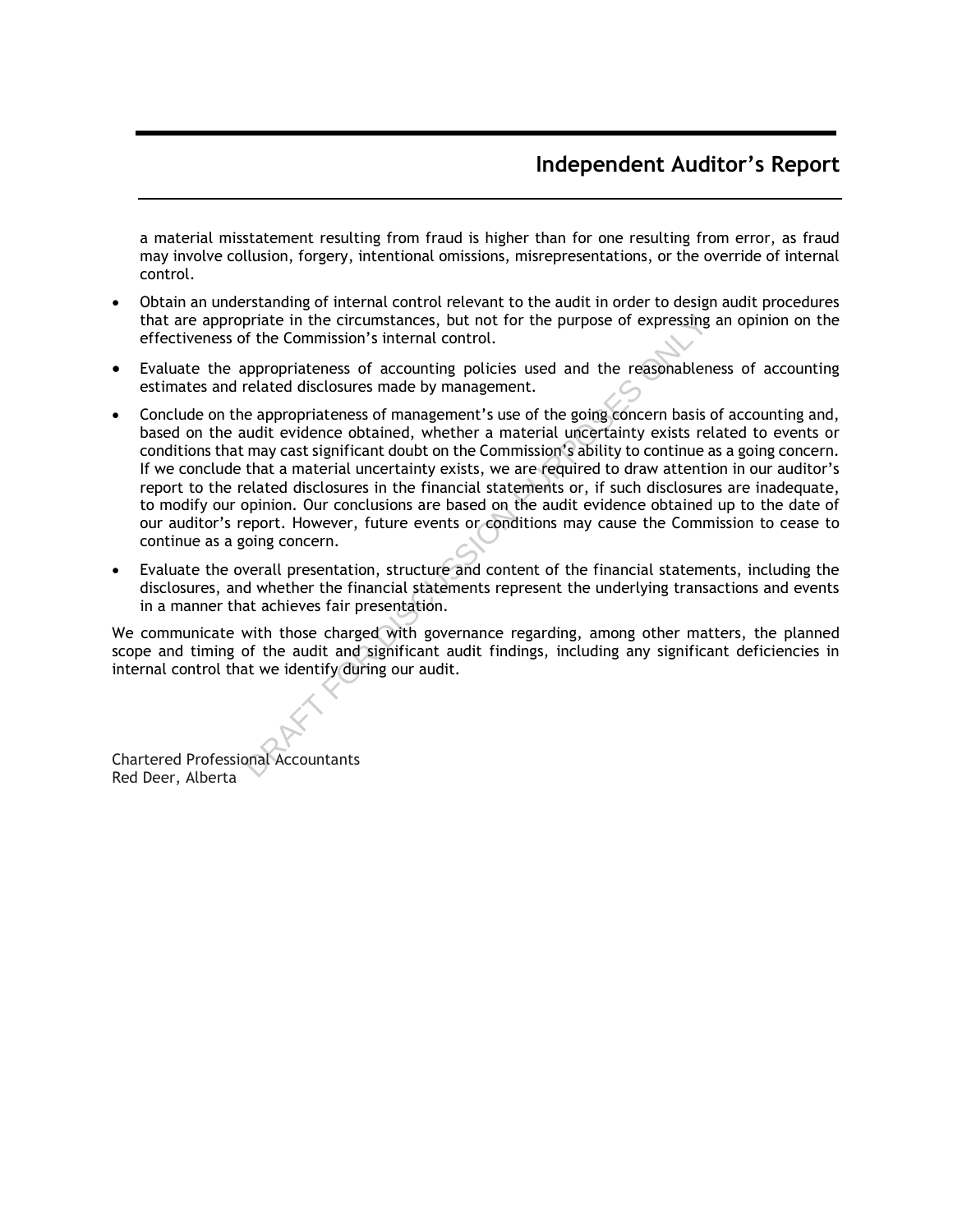# **North Red Deer River Water Services Commission Statement of Financial Position**

| December 31                                                                            | 2021                   | 2020                   |
|----------------------------------------------------------------------------------------|------------------------|------------------------|
|                                                                                        |                        |                        |
| <b>Financial assets</b><br>Cash                                                        | \$<br>498,824          | \$<br>487,510          |
| Investments (Note 3)<br>Trade and other receivables                                    | 7,763,116<br>625,625   | 7,543,779<br>860,480   |
|                                                                                        | 8,887,565              | 8,891,769              |
| Liabilities                                                                            |                        |                        |
| Accounts payable and accrued liabilities<br>Current portion of long-term debt (Note 4) | 384,419<br>842,116     | 487,937<br>805,389     |
| Long-term debt, net of current portion (Note 4                                         | 1,226,535<br>8,964,310 | 1,293,326<br>9,806,426 |
|                                                                                        | 10,190,845             | 11,099,752             |
| Net debt                                                                               | (1, 303, 280)          | (2, 207, 983)          |
| Non-financial assets                                                                   |                        |                        |
| Tangible capital assets (Note 6)<br>Inventory of supplies (Note 7)                     | 27,067,371<br>75,088   | 27,504,615<br>75,484   |
|                                                                                        | 27, 142, 459           | 27,580,099             |
| Accumulated surplus (Note 9)                                                           | \$25,839,179           | \$25,372,116           |
|                                                                                        |                        |                        |

Commitments (Note 11)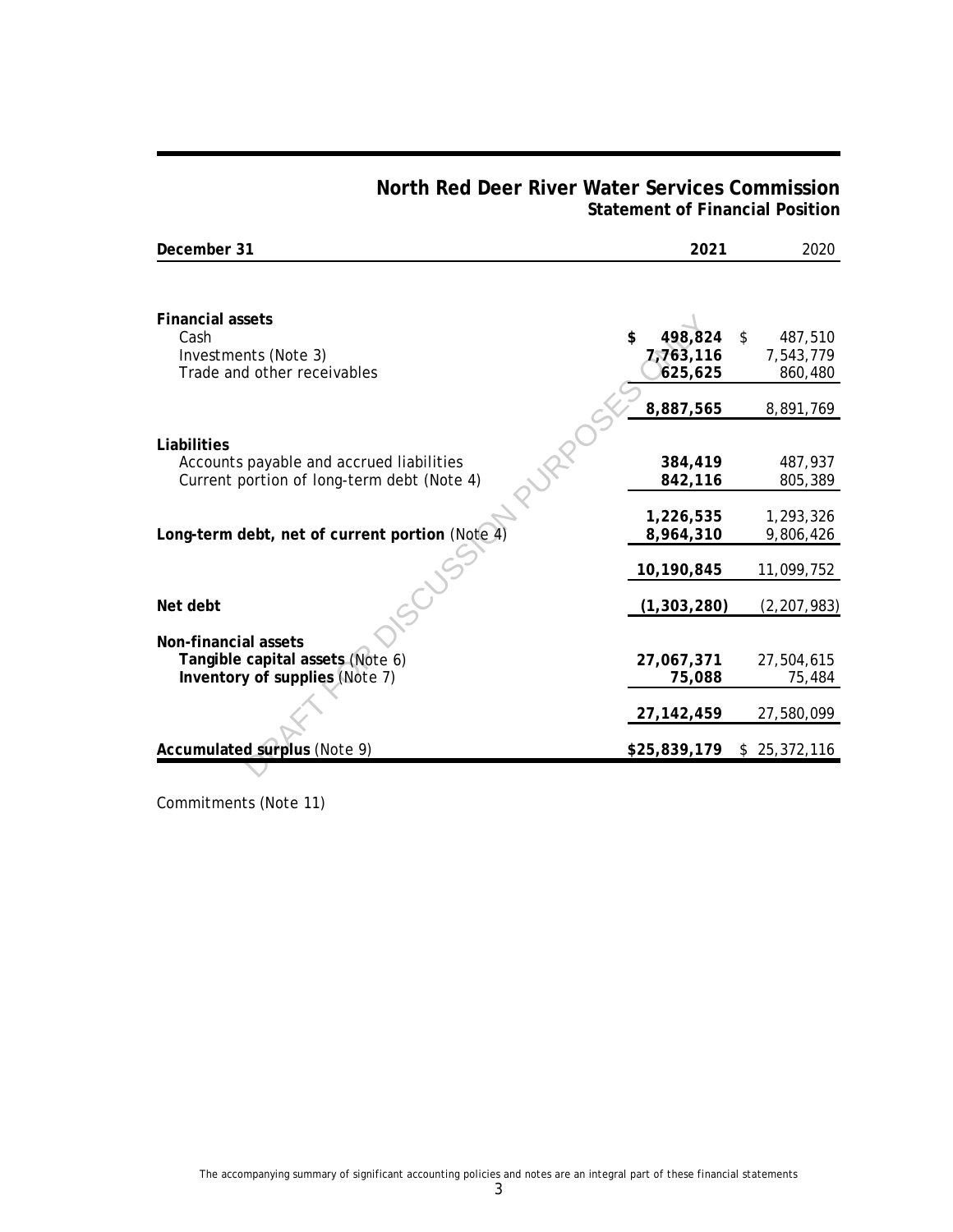# **North Red Deer River Water Services Commission Statement of Operations**

| For the year ended December 31                 | <b>Budget</b><br>2021 | 2021               | 2020               |
|------------------------------------------------|-----------------------|--------------------|--------------------|
|                                                |                       |                    |                    |
|                                                |                       |                    |                    |
| Revenue                                        |                       |                    |                    |
| Water sales to Commission members (Note 10) \$ | 6,195,859             | \$5,990,728        | \$<br>6,046,380    |
| Service fees to Commission members (Note 10)   | 145,820               | 143,835            | 145,360            |
| Interest income                                | 125,000               | 184,408            | 174,065            |
| Rebates & dividends (Note 12)                  | 30                    |                    |                    |
| Other revenue                                  | 1,500                 | 2,112              | 1,500              |
| Provincial grants                              |                       | 47,000             |                    |
|                                                |                       |                    |                    |
| Total revenue                                  | 6,468,209             | 6,368,083          | 6,367,305          |
|                                                |                       |                    |                    |
| Expenses<br>Accounting and audit fees          | 9,000                 | 9,150              | 9,060              |
| Board remuneration                             | 4,750                 | 5,068              | 6,000              |
| Board travel                                   | 1,350                 | 858                | 524                |
| Dissibility<br>Communication                   | 7,672                 | 450                | 5,588              |
| General material and supplies                  | 1,450                 | 8,084              | 7,516              |
| Insurance                                      | 5,500                 | 5,231              | 4,878              |
| Interest long-term debt                        | 469,513               | 466,996            | 502,231            |
| Legal                                          | 5,000                 |                    |                    |
| Management fees                                | 62,088                | 62,088             | 60,956             |
| Office                                         | 150                   | 87                 |                    |
| Operator costs                                 | 132,665               | 105,439            | 102,376            |
| Other expenses                                 | 25                    |                    | 1,487              |
| Other professional fees                        | 23,380                | 199,088            | 20,009             |
| Purchase of water<br>Repairs and maintenance   | 4,716,964<br>6,500    | 4,547,586<br>1,566 | 4,495,849<br>7,727 |
| SCADA maintenance                              | 26,400                | 27,775             | 22,171             |
| Utilities                                      | 5,000                 | 6,216              | 5,322              |
| Valves                                         | 5,000                 | 746                | 1                  |
| Amortization of capital assets                 | 400,000               | 454,592            | 442,103            |
|                                                |                       |                    |                    |
| Total expenses                                 | 5,882,407             | 5,901,020          | 5,693,798          |
|                                                |                       |                    |                    |
| Excess of revenue over expenses                | 585,802               | 467,063            | 673,507            |
|                                                |                       |                    |                    |
| Accumulated surplus, beginning of year         | 25,372,116            | 25,372,116         | 24,698,609         |
|                                                |                       |                    |                    |
| Accumulated surplus, end of year               | \$25,957,918          | \$25,839,179       | \$25,372,116       |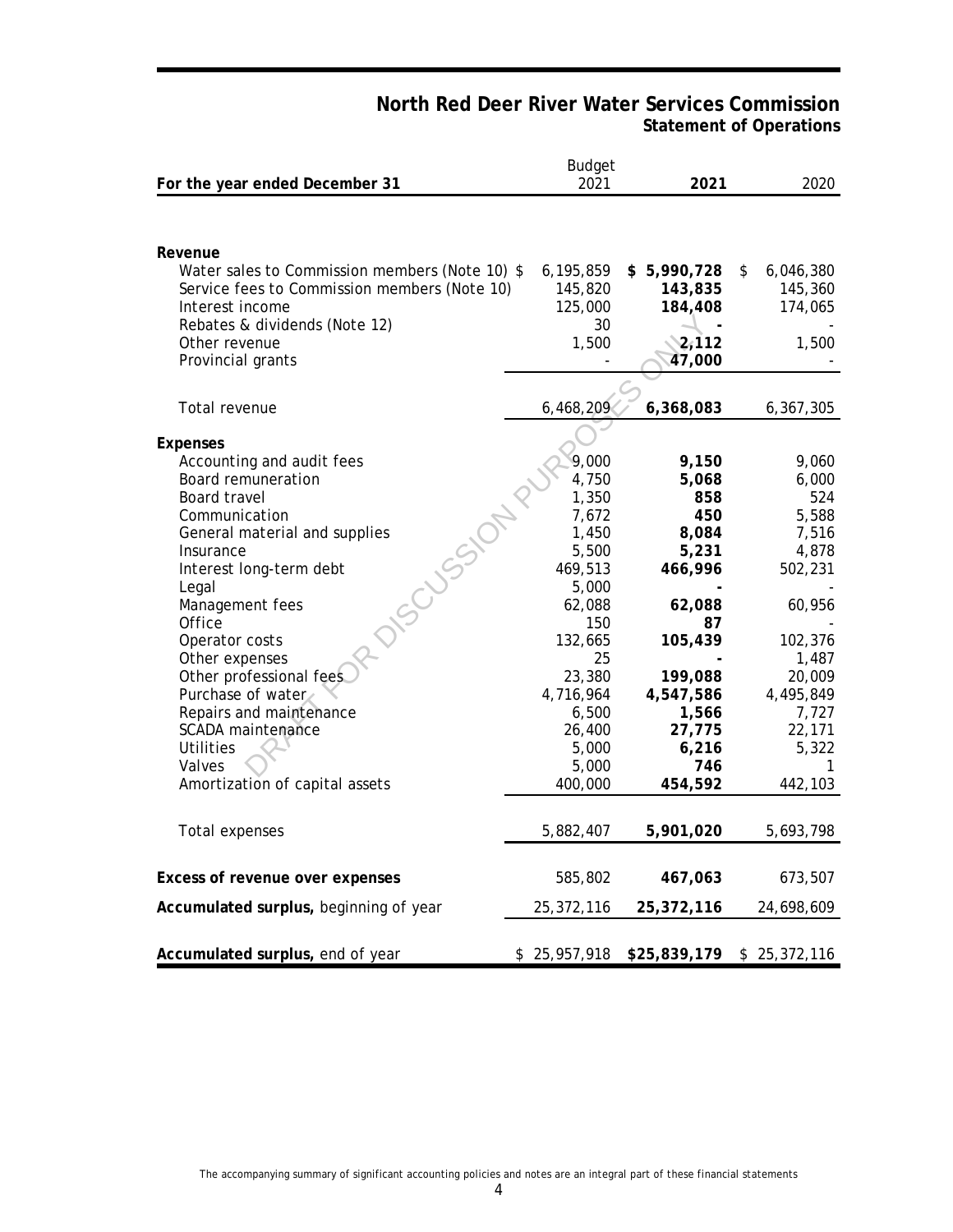# **North Red Deer River Water Services Commission Statement of Change in Net Debt**

| For the year ended December 31                                                    |    | <b>Budget</b><br>2021 | 2021                              | 2020                  |
|-----------------------------------------------------------------------------------|----|-----------------------|-----------------------------------|-----------------------|
|                                                                                   |    |                       |                                   |                       |
| Excess of revenue over expenses                                                   | \$ | 585,802               | \$<br>467,063                     | \$<br>673,507         |
| Acquisition of tangible capital assets<br>Amortization of tangible capital assets |    | 400,000               | (17,348)<br>454,592               | (124, 114)<br>442,103 |
|                                                                                   |    | 985,802               | 904,307                           | 991,496               |
| Decrease (increase) in inventory of supplies                                      |    |                       | 396                               | 112                   |
| Net change in net debt                                                            |    | 985,802               | 904,703                           | 991,608               |
| Net debt, beginning of year                                                       |    | (2, 207, 983)         | (2, 207, 983)                     | (3, 199, 591)         |
| Net debt, end of year                                                             |    |                       | $(1,222,181)$ \$ $(1,303,280)$ \$ | (2, 207, 983)         |
| RATTY FOR DISCUSS                                                                 |    |                       |                                   |                       |

The accompanying summary of significant accounting policies and notes are an integral part of these financial statements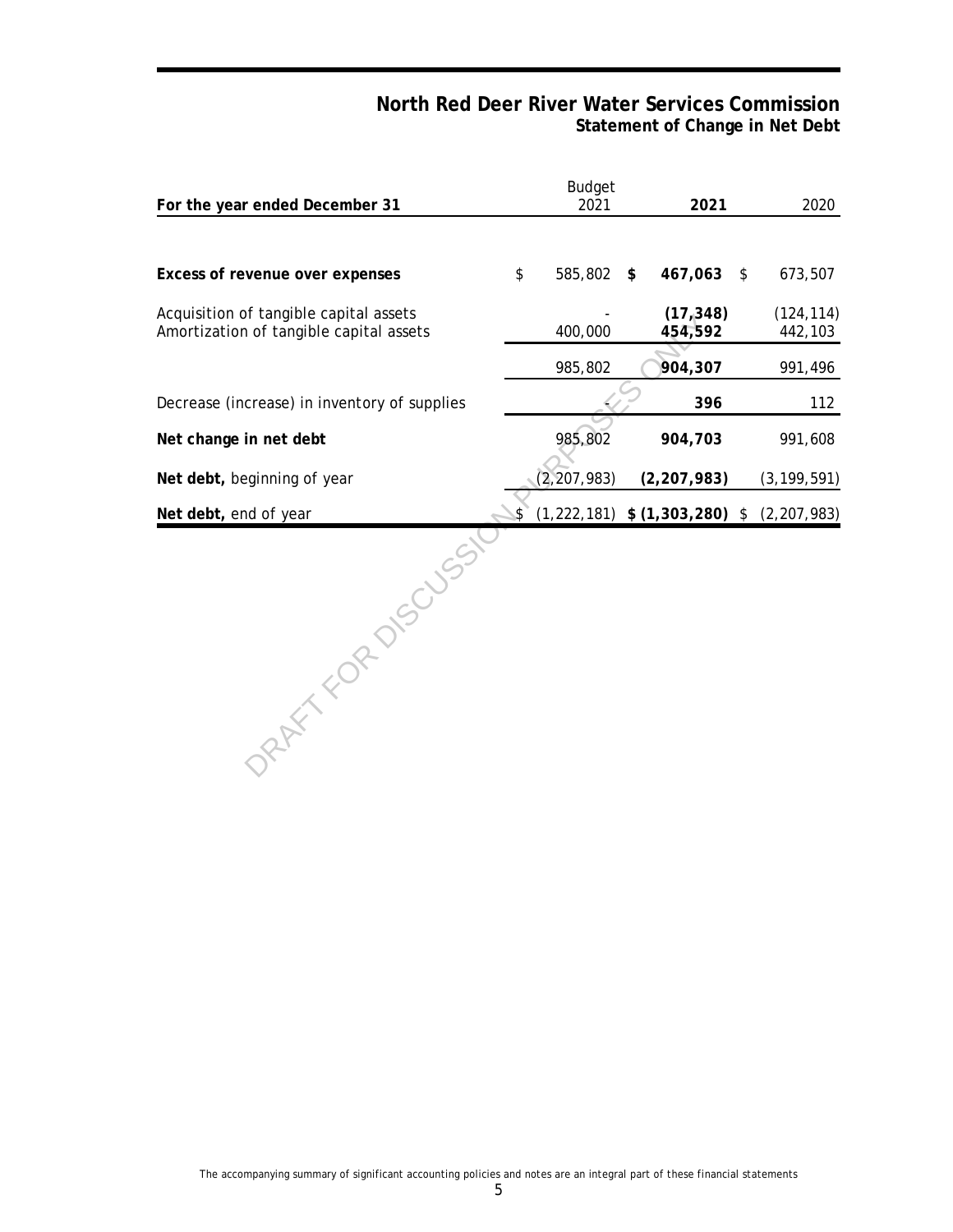# **North Red Deer River Water Services Commission Statement of Cash Flows**

| For the year ended December 31                                                                                                       |     | 2021                                                 | 2020                           |
|--------------------------------------------------------------------------------------------------------------------------------------|-----|------------------------------------------------------|--------------------------------|
| Operating transactions<br>Excess of revenue over expenses<br>Items not involving cash                                                | \$  | 467,063                                              | \$<br>673,507                  |
| Amortization                                                                                                                         |     | 454,592                                              | 442,103                        |
| Changes in non-cash operating balances<br>Accounts receivable<br>Inventories of supplies<br>Accounts payable and accrued liabilities |     | 234,855<br>$\overline{\phantom{0}396}$<br>(103, 518) | (182, 525)<br>112<br>(85, 648) |
|                                                                                                                                      |     | 1,053,388                                            | 847,549                        |
| Capital transactions<br>Acquisition of tangible capital assets<br>Proceeds on sale of tangible capital assets                        |     | (17, 348)                                            | (124, 113)                     |
| Investing transactions<br>Acquisition of investments                                                                                 |     | (219, 337)                                           | (2, 345, 543)                  |
| Financing transactions<br>Repayment of long-term debt                                                                                |     | (805, 389)                                           | (770, 264)                     |
| Net change in cash and bank indebtedness                                                                                             |     | 11,314                                               | (2, 392, 371)                  |
| Cash, beginning of year                                                                                                              |     | 487,510                                              | 2,879,881                      |
| Cash, end of year                                                                                                                    | \$. | 498,824                                              | \$<br>487,510                  |
|                                                                                                                                      |     |                                                      |                                |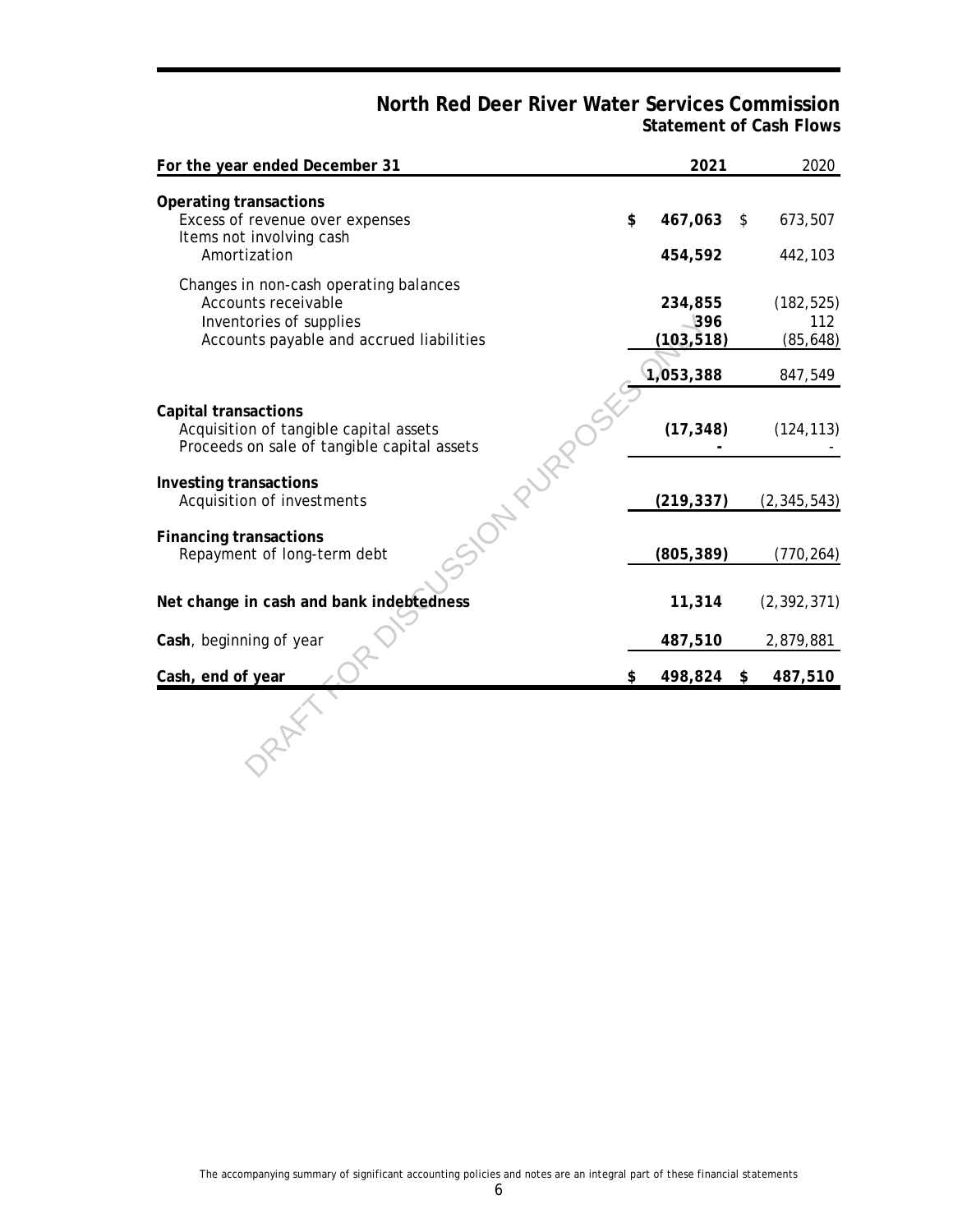# **North Red Deer River Water Services Commission Summary of Significant Accounting Policies**

**December 31, 2021**

| Management's<br>Responsibility for the |                                                                                                                                                                                                                                                                                                                                                                                                                                                                                                                                                                                                                                                                                                       |                                 |
|----------------------------------------|-------------------------------------------------------------------------------------------------------------------------------------------------------------------------------------------------------------------------------------------------------------------------------------------------------------------------------------------------------------------------------------------------------------------------------------------------------------------------------------------------------------------------------------------------------------------------------------------------------------------------------------------------------------------------------------------------------|---------------------------------|
| <b>Financial Statements</b>            | The financial statements of the Commission are the responsibility of<br>management. They have been prepared in accordance with Canadian<br>generally accepted accounting principles established by the Public<br>Sector Accounting Board of the Chartered Professional Accountants of<br>Canada. The North Red Deer River Water Services Commission (the<br>"Commission") was established for the purposes of constructing and<br>operating a water supply system. The Commission is made up of<br>member municipalities and requisitions funds from its members. The<br>members of the Commission are City of Lacombe, Lacombe County,<br>Ponoka County, Town of Blackfalds, and the Town of Ponoka. |                                 |
| Investments                            | Investments are recorded at cost unless there has been a decline in<br>the market value which is other than temprorary in nature in which<br>cash the investments are written down to market value.                                                                                                                                                                                                                                                                                                                                                                                                                                                                                                   |                                 |
| <b>Budget Amounts</b>                  | The budget amounts presented on the statement of financial activities<br>are taken from the commission's annual budget.                                                                                                                                                                                                                                                                                                                                                                                                                                                                                                                                                                               |                                 |
| Inventories                            | Inventories of materials and supplies for consumption are valued at<br>the lower of cost or net replacement cost.                                                                                                                                                                                                                                                                                                                                                                                                                                                                                                                                                                                     |                                 |
| Tangible Capital                       |                                                                                                                                                                                                                                                                                                                                                                                                                                                                                                                                                                                                                                                                                                       |                                 |
| Assets                                 | Tangible capital assets are recorded at cost less accumulated<br>amortization.<br>Cost includes all costs directly attributable to<br>acquisition or construction of the tangible capital asset including<br>transportation costs, installation costs, design and engineering fees,<br>legal fees and site preparation costs. Contributed tangible capital<br>assets are recorded at fair value at the time of the donation, with a<br>corresponding amount recorded as revenue. Amortization is recorded<br>on a straight-line basis over the estimated life of the tangible capital<br>asset commencing once the asset is available for productive use as<br>follows:                               |                                 |
|                                        | Engineered Structures - Water System<br>Equipment                                                                                                                                                                                                                                                                                                                                                                                                                                                                                                                                                                                                                                                     | 45 to 75 years<br>5 to 45 years |
| Revenue Recognition                    | The financial statements are prepared using the accrual basis of<br>accounting. The accrual basis of accounting records revenue as it is<br>earned and measurable. Funds received for specific purposes which<br>are externally restricted by legislation, regulation or agreement and<br>are not available for general purposes are accounted for as deferred<br>revenue. The revenue is recognized in the statement of operations in<br>the year in which it is used for the specified purpose.                                                                                                                                                                                                     |                                 |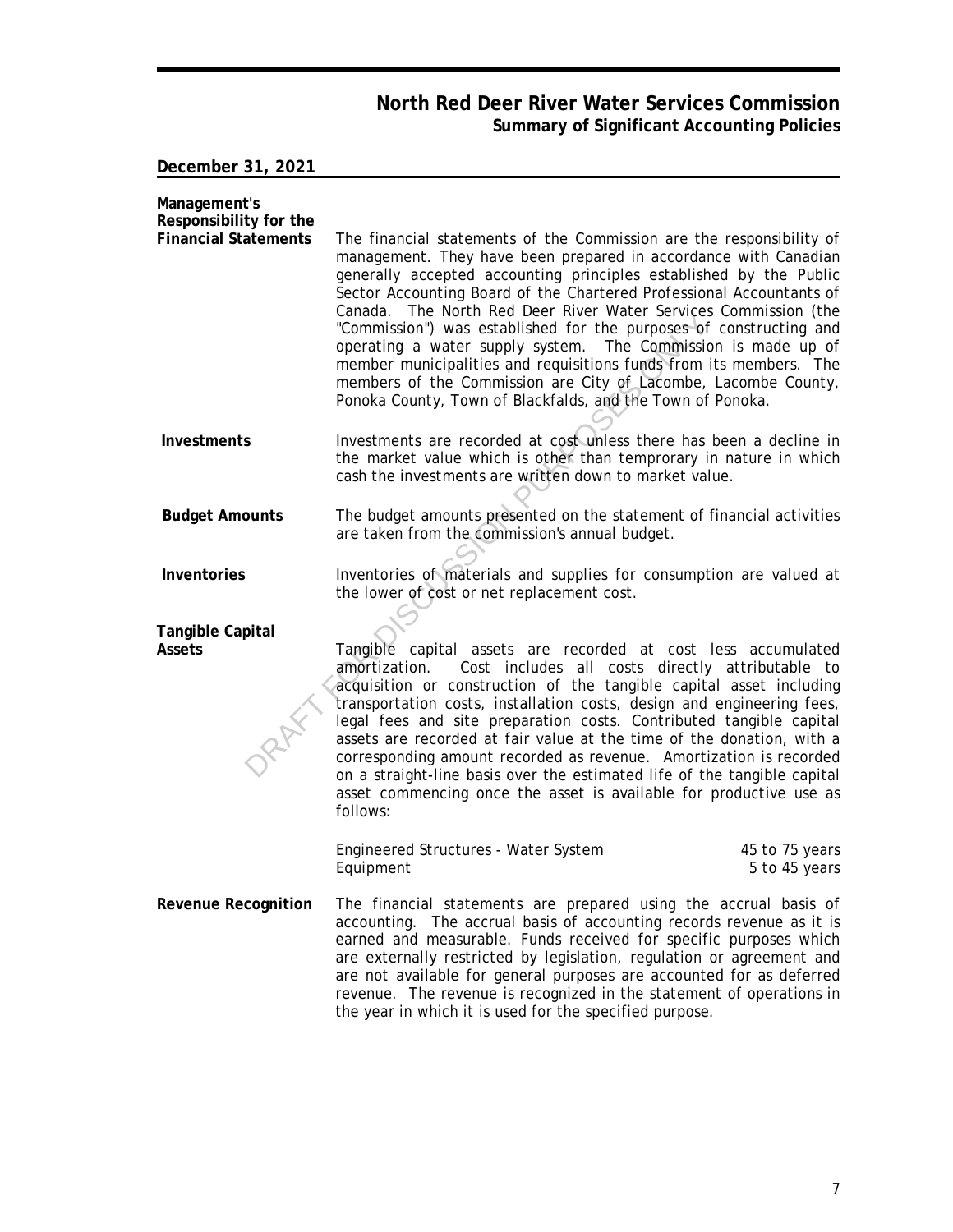# **North Red Deer River Water Services Commission Summary of Significant Accounting Policies**

**December 31, 2021**

**Liability for Contaminated Sites** A contaminated site is a site at which substances occur in concentrations that exceed the maximum acceptable amounts under an environmental standard. Sites that are currently in productive use are only considered a contaminated site if an unexpected event results in contamination. A liability for remediation of contaminated sites is recognized when the organization is directly responsible or accepts responsibility; it is expected that future economic benefits will be given up; and a reasonable estimate of the amount can be made. The liability includes all costs directly attributable to the remediation activities including post remediation operations, maintenance and monitoring. The liability is recorded at net of any expected recoveries. **Use of Estimates** The preparation of financial statements in accordance with Canadian results in contamination. A liability for remediation<br>sites is recognized when the organization is direct<br>accepts responsibility; it is expected that future<br>will be given up; and a reasonable estimate of the<br>made. The liab

- Public Sector Accounting Standards requires management to make estimates and assumptions that affect the reported amounts of assets and liabilities at the date of the financial statements, and the reported amounts of revenues and expenses during the reporting period. Actual results could differ from management's best estimates as additional information becomes available in the future.
- **1. Financial Instruments**

The Commission utilizes various financial instruments. It is managements opinion that the Commission is not exposed to significant interest or currency risks arising from these financial instruments.

The carrying value of these financial instruments approximates their fair value

**2. Bank Overdraft**

The Commission has an unused overdraft protection agreement with a maximum overdraft of \$1 million and interest charged at lender prime less 0.25%. Collateral is comprised of a general security agreement specifically pledging all grant proceeds and debenture products As at year end December 31, 2021 the prime rate was 2.45%.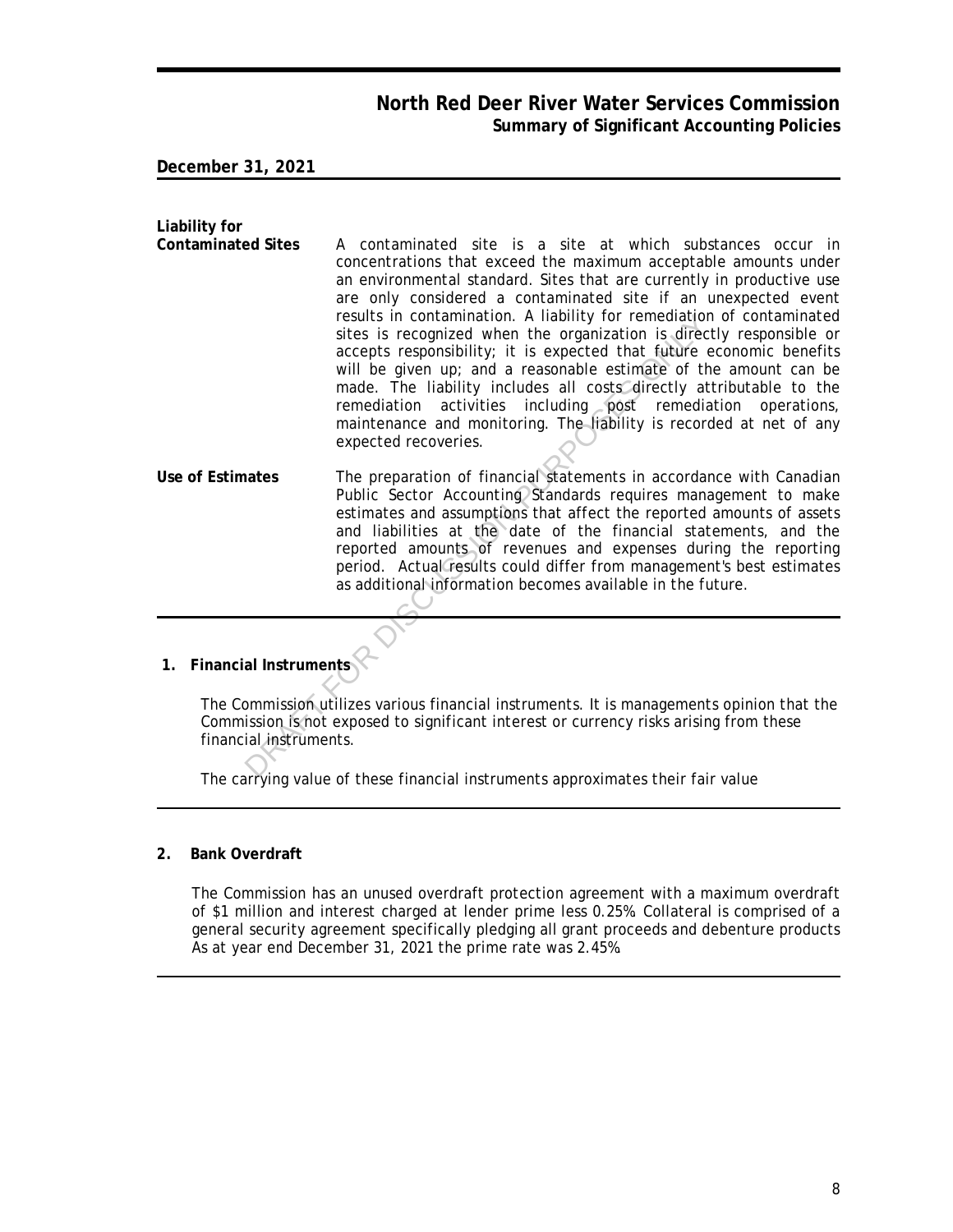# **North Red Deer River Water Services Commission Notes to Financial Statements**

# **December 31, 2021**

#### **3. Investments**

|                                                                                                                                                            | 2021      | 2020            |
|------------------------------------------------------------------------------------------------------------------------------------------------------------|-----------|-----------------|
| Short-term & medium-term Canadian bank paper notes,<br>Principal protected notes yielding effective annual rates<br>of 1.67% to 3.06% to maturity at cost. | 7,763,116 | \$<br>7,543,779 |
| The market value of the Commission's investments was \$7,787,313 (2020 - \$7,697,137)                                                                      |           |                 |
|                                                                                                                                                            |           |                 |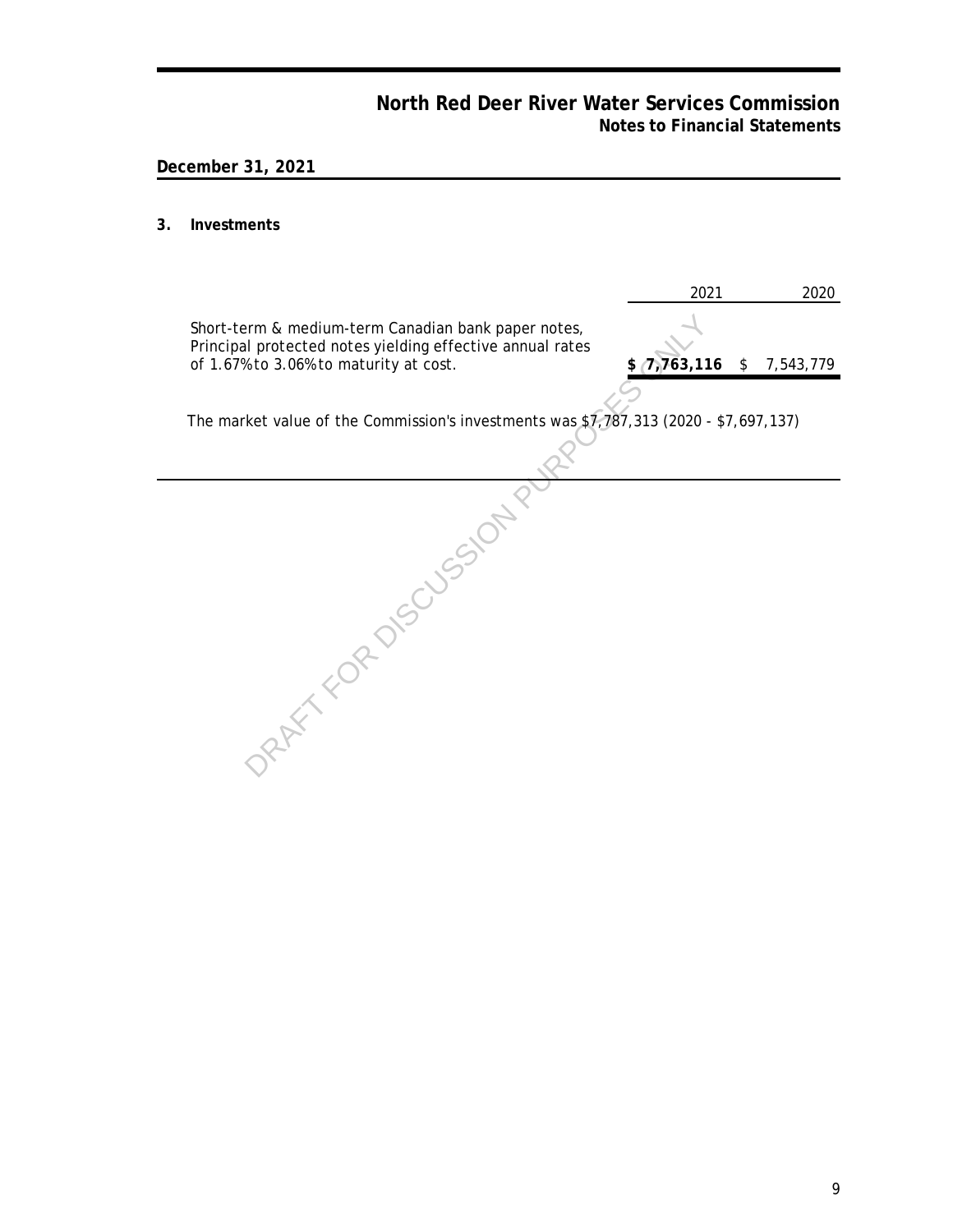#### **4. Long-term Debt**

Long-term debt reported on the statement of financial position is comprised of the following:

|                                                                                                                                                                                                                                                                                                                                |           |    |                 | 2021      |            | 2020 |
|--------------------------------------------------------------------------------------------------------------------------------------------------------------------------------------------------------------------------------------------------------------------------------------------------------------------------------|-----------|----|-----------------|-----------|------------|------|
| 4.46% debenture, repayable \$66,762, semi-annually,<br>due September 15, 2031                                                                                                                                                                                                                                                  |           |    | 1,067,810<br>\$ | 1,150,920 |            |      |
| 4.515% debenture, repayable \$570,688 semi-annually,<br>due June 15, 2031                                                                                                                                                                                                                                                      |           |    | 8,738,616       |           | 9,460,895  |      |
|                                                                                                                                                                                                                                                                                                                                |           |    | 9,806,426       |           | 10,611,815 |      |
|                                                                                                                                                                                                                                                                                                                                |           |    |                 |           |            |      |
| Principal and interest repayments are as follows:                                                                                                                                                                                                                                                                              |           |    |                 |           |            |      |
|                                                                                                                                                                                                                                                                                                                                | Principal |    | Interest        |           | Total      |      |
| \$<br>2022                                                                                                                                                                                                                                                                                                                     | 842,116   | \$ | 432,785         | \$        | 1,274,901  |      |
| 2023                                                                                                                                                                                                                                                                                                                           | 880,518   |    | 394,383         |           | 1,274,901  |      |
| 2024                                                                                                                                                                                                                                                                                                                           | 920,671   |    | 354,230         |           | 1,274,901  |      |
| 2025                                                                                                                                                                                                                                                                                                                           | 962,655   |    | 312,246         |           | 1,274,901  |      |
| 2026                                                                                                                                                                                                                                                                                                                           | 1,006,554 |    | 268,347         |           | 1,274,901  |      |
| Thereafter                                                                                                                                                                                                                                                                                                                     | 5,193,912 |    | 609,906         |           | 5,803,818  |      |
| \$                                                                                                                                                                                                                                                                                                                             | 9,806,426 | \$ | 2,371,897       | \$        | 12,178,323 |      |
| Debenture debt is issued on the credit of the Commission at large. The Commission has<br>agreed to levy upon the member municipalities, a cubic meter water service fee based on<br>actual use sufficient to provide for annual funds to pay principal and interest due each<br>year on debentures and annual operating costs. |           |    |                 |           |            |      |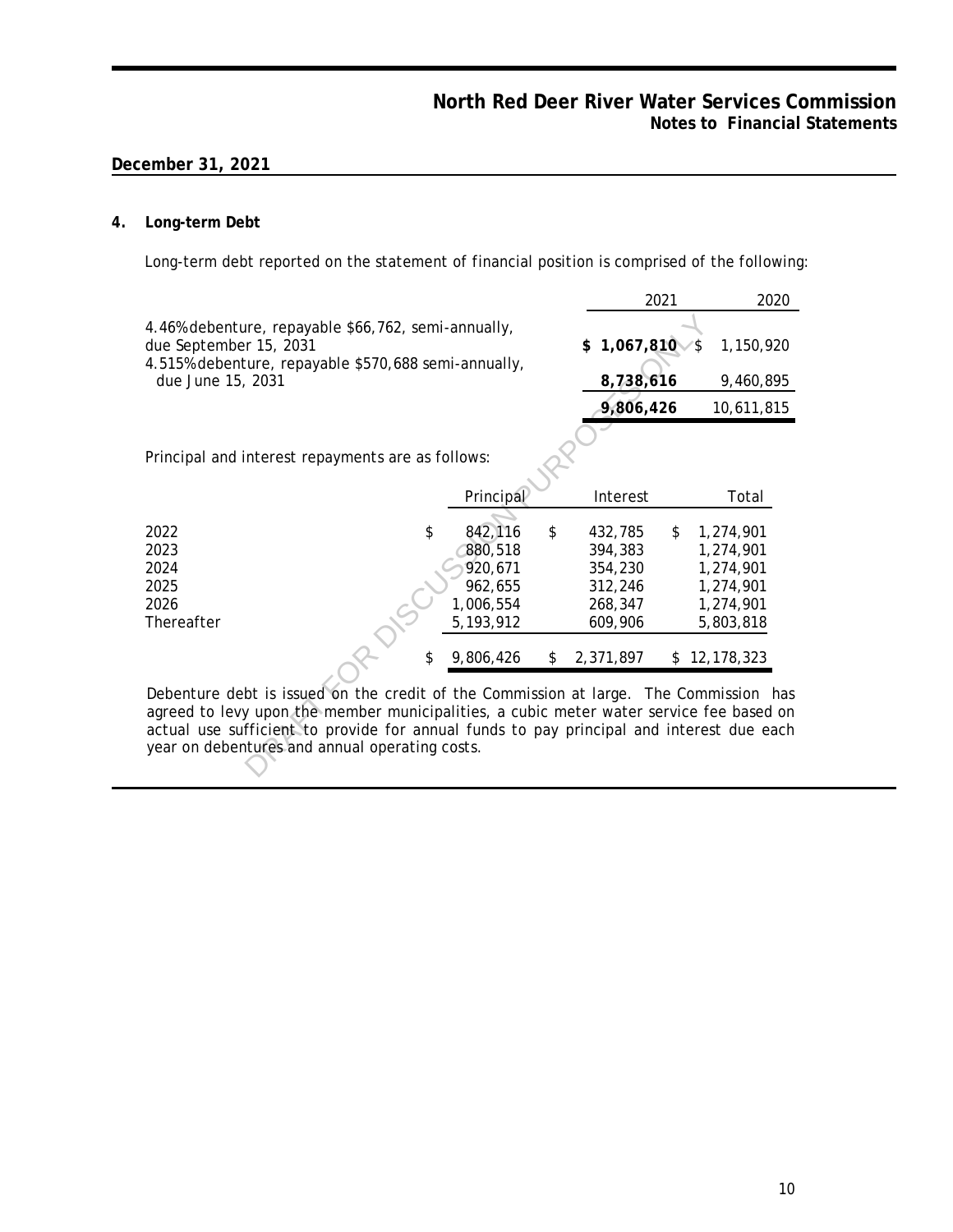#### **5. Debt Limits**

Section 3 Alberta Regulation No. 76/2000 requires that debt and debt limits for the Commission to be disclosed. The Commission has received approval to borrow up to \$27 million under ministerial order L:043/05 (\$22,000,000) and L:148/05 (\$5,000,000) to complete the project and as such, has not exceeded its debt limit at December 31, 2021. The debt limit and debt service limit otherwise determined are as follows:

| complete the project and as such, has not exceeded its debt limit at December 31, 2021.<br>The debt limit and debt service limit otherwise determined are as follows:                                                                                                                                                                                                                                                                                                                                                                                                                                                     |                             |                              |
|---------------------------------------------------------------------------------------------------------------------------------------------------------------------------------------------------------------------------------------------------------------------------------------------------------------------------------------------------------------------------------------------------------------------------------------------------------------------------------------------------------------------------------------------------------------------------------------------------------------------------|-----------------------------|------------------------------|
|                                                                                                                                                                                                                                                                                                                                                                                                                                                                                                                                                                                                                           | 2021                        | 2020                         |
| Total debt limit<br>Total debt                                                                                                                                                                                                                                                                                                                                                                                                                                                                                                                                                                                            | \$12,736,166<br>(9,806,426) | \$12,735,377<br>(10,611,815) |
| Total debt limit (exceeded)                                                                                                                                                                                                                                                                                                                                                                                                                                                                                                                                                                                               | 2,929,740                   | 2,123,562                    |
| Debt servicing limit<br>Debt servicing                                                                                                                                                                                                                                                                                                                                                                                                                                                                                                                                                                                    | 2,228,829<br>(1, 274, 901)  | 2,228,691<br>(1, 274, 901)   |
| Total debt servicing limit                                                                                                                                                                                                                                                                                                                                                                                                                                                                                                                                                                                                | 953,928                     | 953,790                      |
| The debt limit is calculated at two times the revenue of the Commission (as defined in<br>Alberta Regulation No. 76/2000) and the debt service limit is calculated at 0.35 times such<br>revenue. Incurring debt beyond these limitations requires approval by the Minister of<br>Municipal Affairs. These thresholds are guidelines used by Alberta Municipal Affairs to<br>identify Commissions that could be at financial risk if further debt is acquired. The<br>calculation alone does not represent the financial stability of the Commission. Rather, the<br>financial statements must be interpreted as a whole. |                             |                              |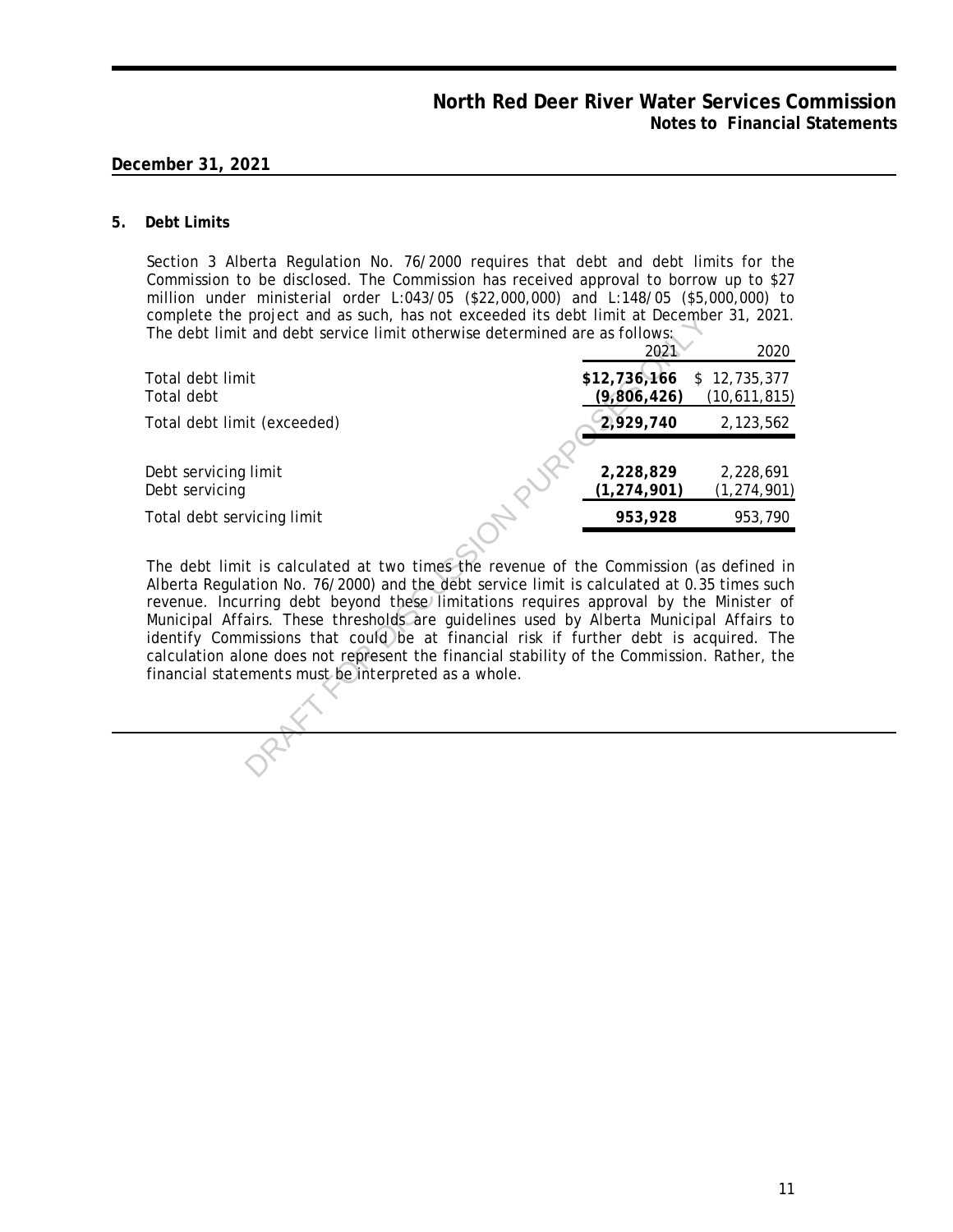# **6. Tangible Capital Assets**

|                                                                                                                                                                                     |                         |                          |            |              |                            |             |                           | 2021       |
|-------------------------------------------------------------------------------------------------------------------------------------------------------------------------------------|-------------------------|--------------------------|------------|--------------|----------------------------|-------------|---------------------------|------------|
|                                                                                                                                                                                     |                         | Engineered<br>Structures |            | Land         |                            | Equipment   |                           | Total      |
| Cost,                                                                                                                                                                               |                         |                          |            |              |                            |             |                           |            |
| beginning of year                                                                                                                                                                   | \$                      | 31,538,802 \$            |            | 1,821,692 \$ |                            | 312,881     |                           | 33,673,375 |
| Additions<br>Disposals                                                                                                                                                              |                         |                          |            |              |                            | 17,348      |                           | 17,348     |
| Cost, end of year                                                                                                                                                                   | \$                      | 31,538,802               | \$         | 1,821,692 \$ |                            | 330,229     | $\boldsymbol{\mathsf{S}}$ | 33,690,723 |
| Accumulated<br>amortization,,<br>beginning of year                                                                                                                                  |                         |                          |            |              |                            |             |                           |            |
| Amortization                                                                                                                                                                        | \$                      | 6,139,497                | $\sqrt{2}$ |              | $\frac{1}{2}$              | $29,263$ \$ |                           | 6,168,760  |
| Disposals                                                                                                                                                                           |                         | 430,127                  |            |              |                            | 24,465      |                           | 454,592    |
| Accumulated<br>amortization, end of                                                                                                                                                 |                         |                          |            |              |                            |             |                           |            |
| year                                                                                                                                                                                | \$                      | 6,569,624 \$             |            |              | $\boldsymbol{\mathsf{\$}}$ | 53,728 \$   |                           | 6,623,352  |
| Net carrying amount,<br>end of year                                                                                                                                                 | \$                      | 24,969,178 \$            |            | 1,821,692 \$ |                            | 276,501 \$  |                           | 27,067,371 |
|                                                                                                                                                                                     |                         |                          |            |              |                            |             |                           |            |
|                                                                                                                                                                                     |                         |                          |            |              |                            |             |                           | 2020       |
|                                                                                                                                                                                     |                         | Engineered               |            |              |                            |             |                           |            |
| Cost,                                                                                                                                                                               |                         | Structures               |            | Land         |                            | Equipment   |                           | Total      |
|                                                                                                                                                                                     |                         |                          |            |              |                            |             |                           |            |
| beginning of year                                                                                                                                                                   | \$                      |                          |            |              |                            | 188,767 \$  |                           |            |
|                                                                                                                                                                                     |                         | 31,538,802 \$            |            | 1,821,692 \$ |                            |             |                           | 33,549,261 |
|                                                                                                                                                                                     |                         |                          |            |              |                            | 124,114     |                           | 124,114    |
|                                                                                                                                                                                     |                         |                          |            |              |                            |             |                           |            |
|                                                                                                                                                                                     | $\sqrt[6]{\frac{1}{2}}$ | 31,538,802               | \$         | 1,821,692    | \$                         | 312,881     | \$                        | 33,673,375 |
|                                                                                                                                                                                     | \$                      | 5,721,859 \$             |            |              | \$                         | 4,798 \$    |                           | 5,726,657  |
|                                                                                                                                                                                     |                         | 417,638                  |            |              |                            | 24,465      |                           | 442,103    |
|                                                                                                                                                                                     |                         |                          |            |              |                            |             |                           |            |
| Additions<br>Disposals<br>Cost, end of year<br>Accumulated<br>amortization,<br>beginning of year<br>Amortization<br><b>Disposals</b><br>Accumulated<br>amortization, end of<br>year |                         |                          |            |              |                            |             |                           |            |
| Net carrying amount,                                                                                                                                                                | $\frac{1}{2}$           | 6,139,497                | \$         | $\sim$       | \$                         | 29,263 \$   |                           | 6,168,760  |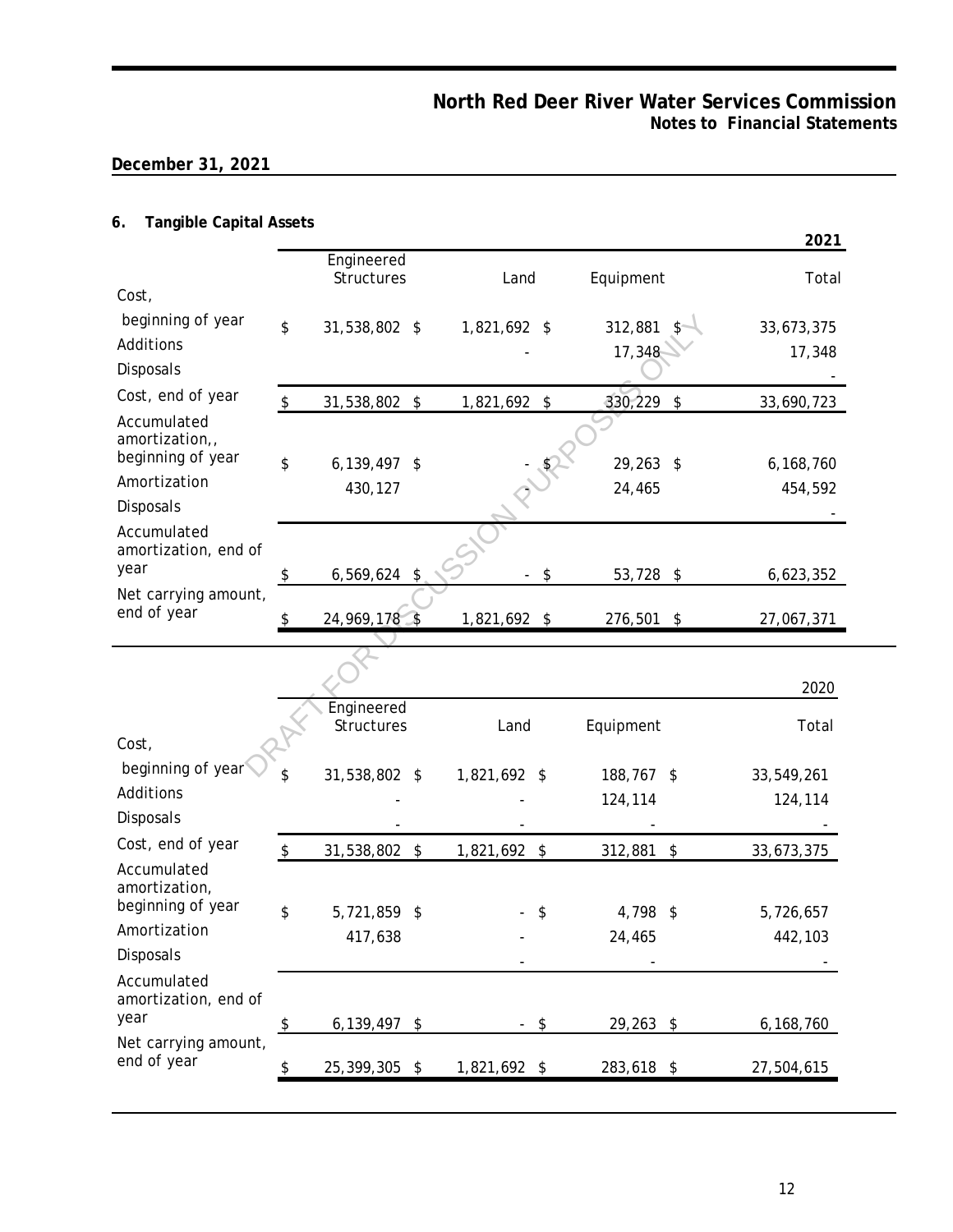$\overline{\phantom{0}}$ 

**7. Inventories of Supplies**

|    |                                                                                         | 2021<br>2020                                                                                                                     |  |
|----|-----------------------------------------------------------------------------------------|----------------------------------------------------------------------------------------------------------------------------------|--|
|    | Valves<br>Materials and supplies<br>Pipe<br>Couplings<br>Miscellaneous                  | \$<br>41,321<br>\$<br>41,321<br>8,660<br>8,660<br>8,513<br>8,513<br>5,484<br>5,484<br>11,110<br>11,506<br>75,088<br>\$<br>75,484 |  |
|    |                                                                                         |                                                                                                                                  |  |
| 8. | Equity in Tangible Capital Assets                                                       | 2021<br>2020                                                                                                                     |  |
|    | USSICA-D<br>Tangible capital assets<br>Accumulated amortization<br>Total Long-Term Debt | 33,690,723<br>\$<br>33,673,375<br>\$<br>(6,623,352)<br>(6, 168, 760)<br>(9,806,426)<br>(10,611,815)                              |  |
|    |                                                                                         | 17,260,945<br>\$16,892,800                                                                                                       |  |
|    |                                                                                         |                                                                                                                                  |  |
| 9. | <b>Accumulated Surplus</b>                                                              |                                                                                                                                  |  |
|    | The Commission segregates its accumulated surplus in the following categories:          |                                                                                                                                  |  |
|    |                                                                                         | 2021<br>2020                                                                                                                     |  |

|                                                      | 2021                      | 2020                        |
|------------------------------------------------------|---------------------------|-----------------------------|
| <b>Unrestricted Operating Surplus</b>                | 2.852.486                 | 3,300,191                   |
| <b>Unrestricted Capital Surplus</b>                  | 233,104                   | 233,104                     |
| <b>Operating Reserve</b>                             | 1,132,242                 | 763.543                     |
| Capital Reserve<br>Equity in tangible capital assets | 4,360,402<br>\$17,260,945 | 4, 182, 478<br>\$16,892,800 |
|                                                      |                           | \$25,839,179 \$ 25,372,116  |

The Capital Reserve is used to provide funds for specific capital equipment purchases to enhance or improve service delivery. Operating Reserves are funds for emergency situations. Both are funded out of year-end surplus and allocated based on Board Policy.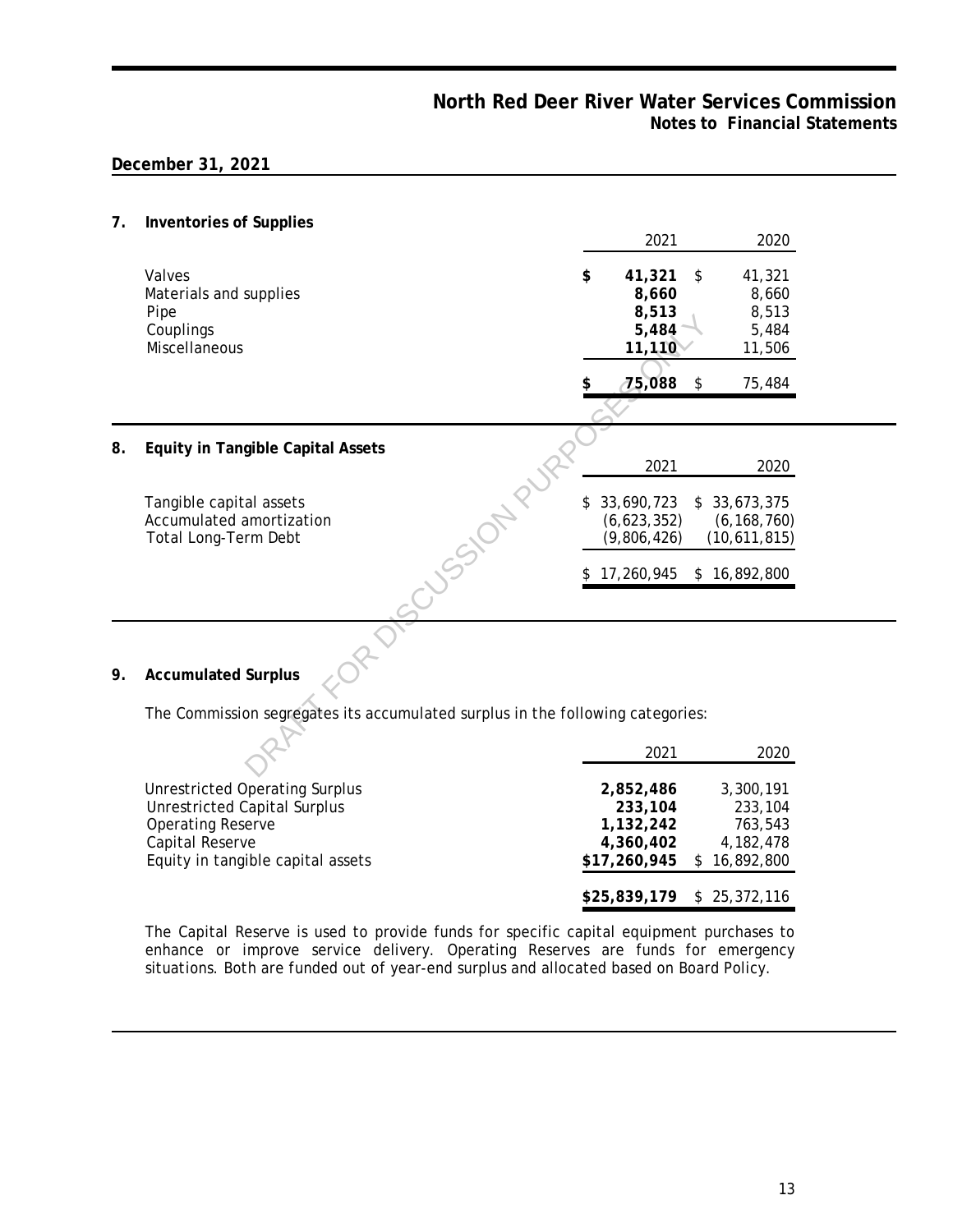#### **10. Related Party Transactions**

City of Lacombe, Town of Blackfalds, Town of Ponoka, Lacombe County and Ponoka County are members of the Commission and, as such, have been identified as related parties.

Water sales charged to Commission members are as follows:

|                                                                                                                                                                                                                                                                                                                  | 2021                                            | 2020                                                |
|------------------------------------------------------------------------------------------------------------------------------------------------------------------------------------------------------------------------------------------------------------------------------------------------------------------|-------------------------------------------------|-----------------------------------------------------|
| City of Lacombe<br>Town of Ponoka<br>Town of Blackfalds<br>Ponoka County                                                                                                                                                                                                                                         | \$2,728,639<br>1,443,126<br>1,799,106<br>19,856 | \$<br>2,725,920<br>1,409,615<br>1,890,937<br>19,908 |
|                                                                                                                                                                                                                                                                                                                  | 5,990,727                                       | \$<br>6,046,380                                     |
| During the year the Town of Blackfalds purchased 40,266 m3 (2020 - 37,722 m3) of water<br>from the Commission and resold the water to Lacombe County to service the Aspelund<br>Business Park. The cost of water attributed to the Town of Blackfalds, above, includes the<br>water it resold to Lacombe County. |                                                 |                                                     |
| Service fees are based on the actual net operating costs of the Commission and are<br>allocated among various Commission members based on earlier agreement. Service fees<br>charged to Commission members are as follows:                                                                                       |                                                 |                                                     |
|                                                                                                                                                                                                                                                                                                                  | 2021                                            | 2020                                                |
| Lacombe County<br>Ponoka County                                                                                                                                                                                                                                                                                  | 71,917<br>71,917                                | 72,680<br>72,680                                    |
|                                                                                                                                                                                                                                                                                                                  | 143,834                                         | \$<br>145,360                                       |
| The Commission is provided accounting, management and operations services by the City                                                                                                                                                                                                                            |                                                 |                                                     |

| ∠∪∠ ⊥              | ∠∪∠∪    |
|--------------------|---------|
|                    |         |
| 71,917             | 72,680  |
| 71,917             | 72,680  |
|                    |         |
| \$<br>$143,834$ \$ | 145,360 |
|                    |         |

The Commission is provided accounting, management and operations services by the City of Lacombe for a total cost of \$167,527 (2020 - \$163,228).

Included in accounts receivable are \$599,041 (2020- \$803,008) due from various members municipalities.

Included in accounts payable is \$8,887 (2020 - \$12,443) due to various member Municipalities.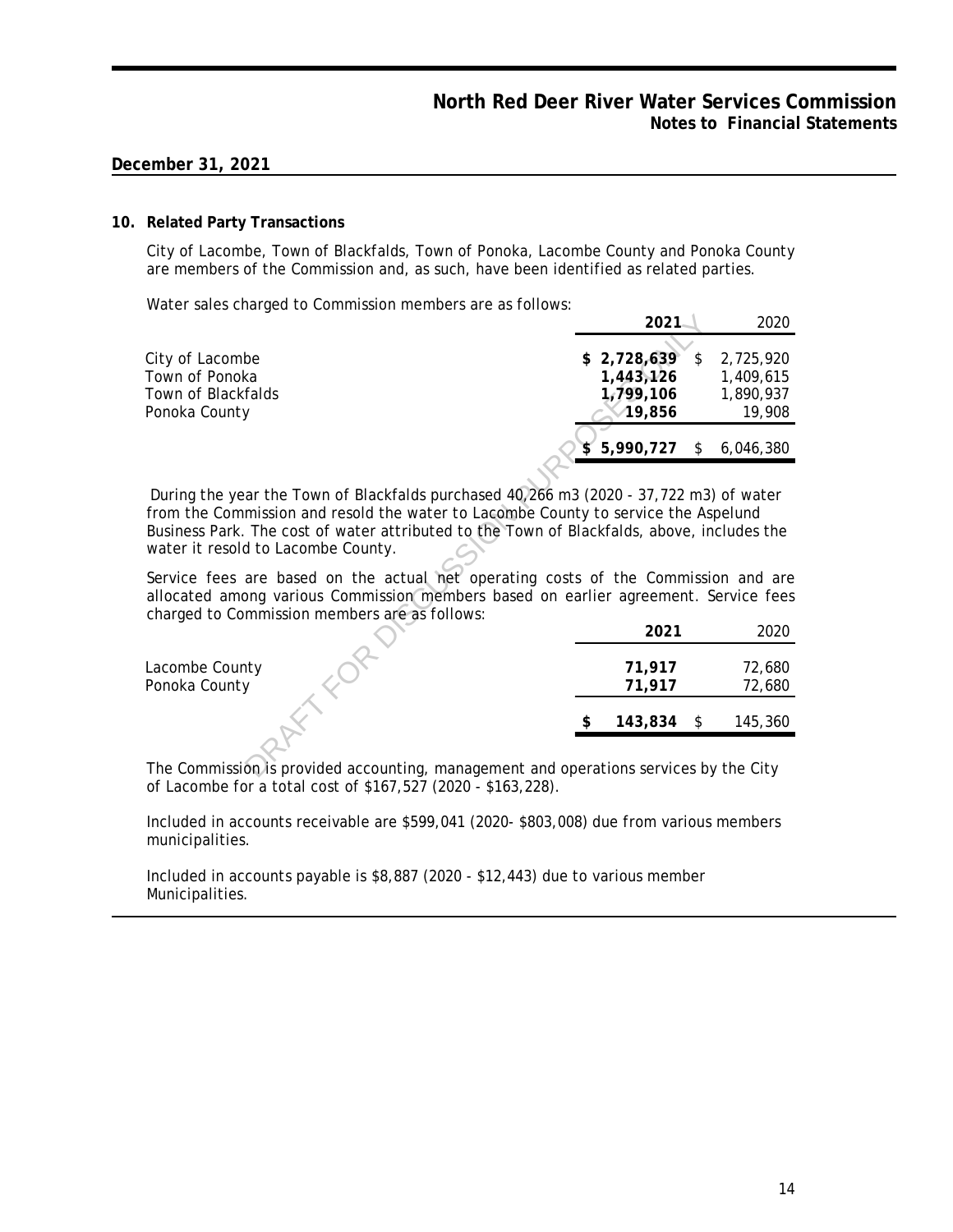#### **11. Committments**

a) **City of Red Deer**

The Commission has entered into a 25 year agreement with the City of Red Deer, expiring August 31, 2030 to purchase water. The agreement may be terminated by either party by giving five year's written notice. Under the agreement, the Commission is obligated to purchase an annual quantity of water to be determined by negotiation between the parties at a rate calculated on a cost of service basis utilizing the principles set out in the American Water Works Association manual or practice dealing with water rates and charges.

**b) Related Parties**

The Commission has entered into agreements with the City of Lacombe, Town of Ponoka, Town of Blackfalds, and Ponoka County to supply water. Under the agreement, the Commission is obligated to provide a maximum allocation of water to each municipality for a price determined annually by October 31st of the prior year.

**12. Rebates**

Based on the terms of the water supply agreement with the City of Red Deer effective September 1, 2005, annual water rates are based on forecasted consumption volume and costs which are subject to annual reconciliation. A "true-up" transaction, where one party compensates the other for variance in consumption and/or costs, results in an actual cost per cubic metre variance greater than 10%. The Commission may receive a rebate as a result of the reconciliation of actual annual costs and volumes to annual budgeted costs and volumes completed by the City of Red Deer. The reconciled amount and resulting rebate or payable is not calculated until subsequent to year end and as a result is recognized in the financial statements when known or received. There was no rebate recognized or receivable for the 2020 or 2021 fiscal years. The approach of the procedure and a transmitted in the procedure of the parties at a rate calculated on a cost of service basis in the parties at a rate calculated on a cost of service basis in each cert of the American Wa

#### **13. Approval of Financial Statements**

The Board and Management approved these financial statements.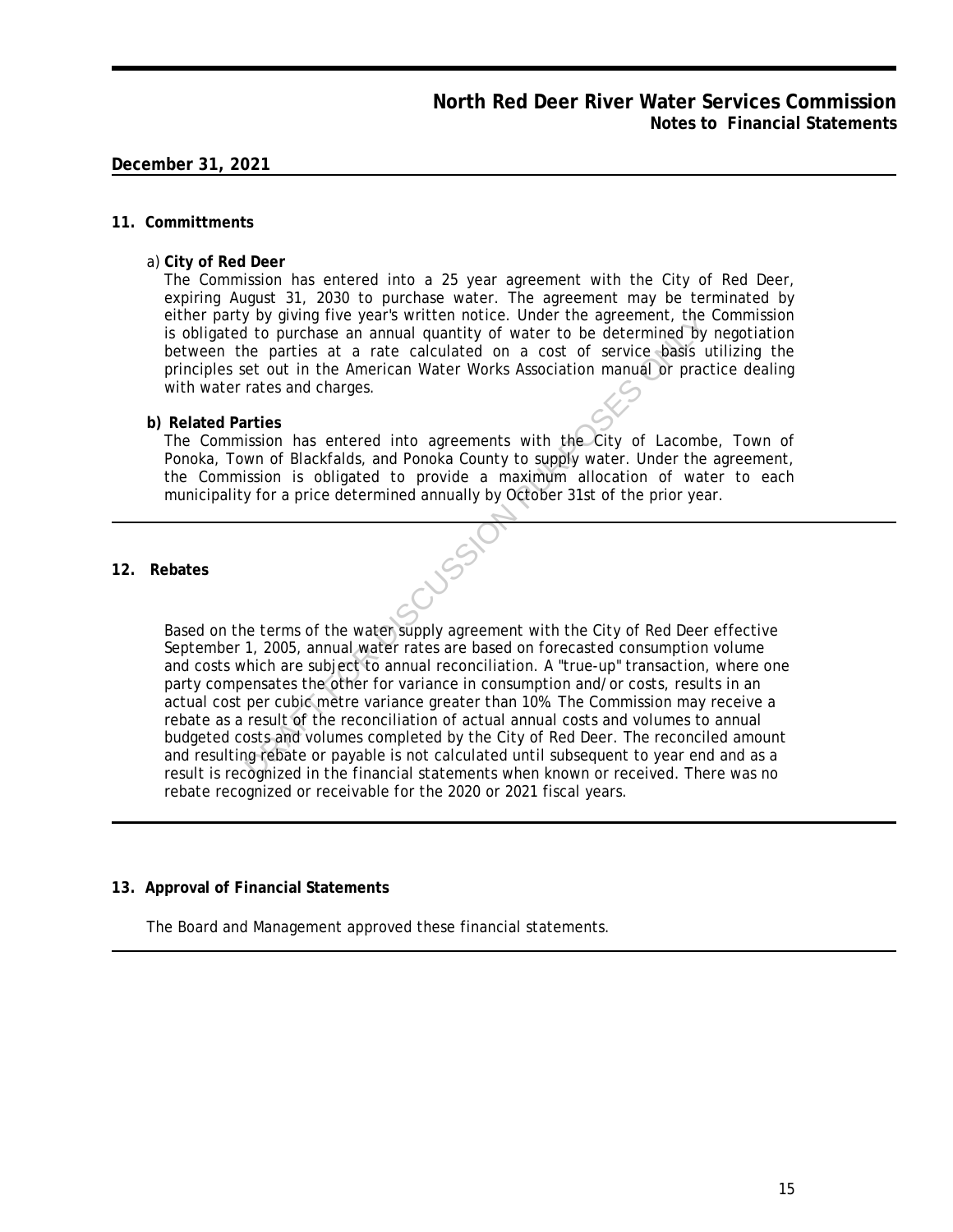# <span id="page-22-0"></span>**Administration Reports**

# **Administrative, Financial & Operational**

Date: April 4, 2022 Presented by: CAO, Sr. Finance Manager, Operations Supervisor



# **ADMINISTRATIVE**

# **Board of Director Training**

- Board of Director Training Vendor Selected Daina J. Young, Reynolds Mirth Richards & Farmer. The following dates are available for the training.
	- $\circ$  May 17th
	- $O$  May 19th
	- $\circ$  June  $6^{\text{th}}$
	- $\circ$  June 16<sup>th</sup>
- Proposed Training Agenda:
	- <sup>o</sup> Board of Director Training 9am-12pm
	- $\circ$  Lunch 12-12:30
	- <sup>o</sup> Optional Water/Wastewater Commission Tour 12:30 3pm
- Administration asked other regional service commissions to express their interest in partnering in the training and 6 respondents confirmed their interest.
- The respondents also indicated interest in the training including the following topics:
	- $\degree$  Distinction of roles between commission members and municipal elected officials appointed to commissions.
	- <sup>o</sup> Strategic planning and governance
	- $\circ$  Roles and Responsibilities; as a board member vs as a Councilor considering interests of their own municipality
- The proposed fee for external participants will be \$100 per person.

# **Waterline Extension**

- ECN selected an engineer for their on-reserve water system improvements: M2 Engineering.
- Per the Board's direction on September 13, 2021, the Commission is in Phase 2 of its Project Plan: ECN Membership Agreement. ECN is reviewing the membership agreement.
- The trigger to initiate Phase 3: Funding Agreements is a resolution from the Board.
- An updated copy of the project plan is available on <https://www.nrdrwsc.ca/information.html>

# **FINANCIAL**

As seen in Table 1, overall, 2022 water volume levels are 3% higher than 2021 levels.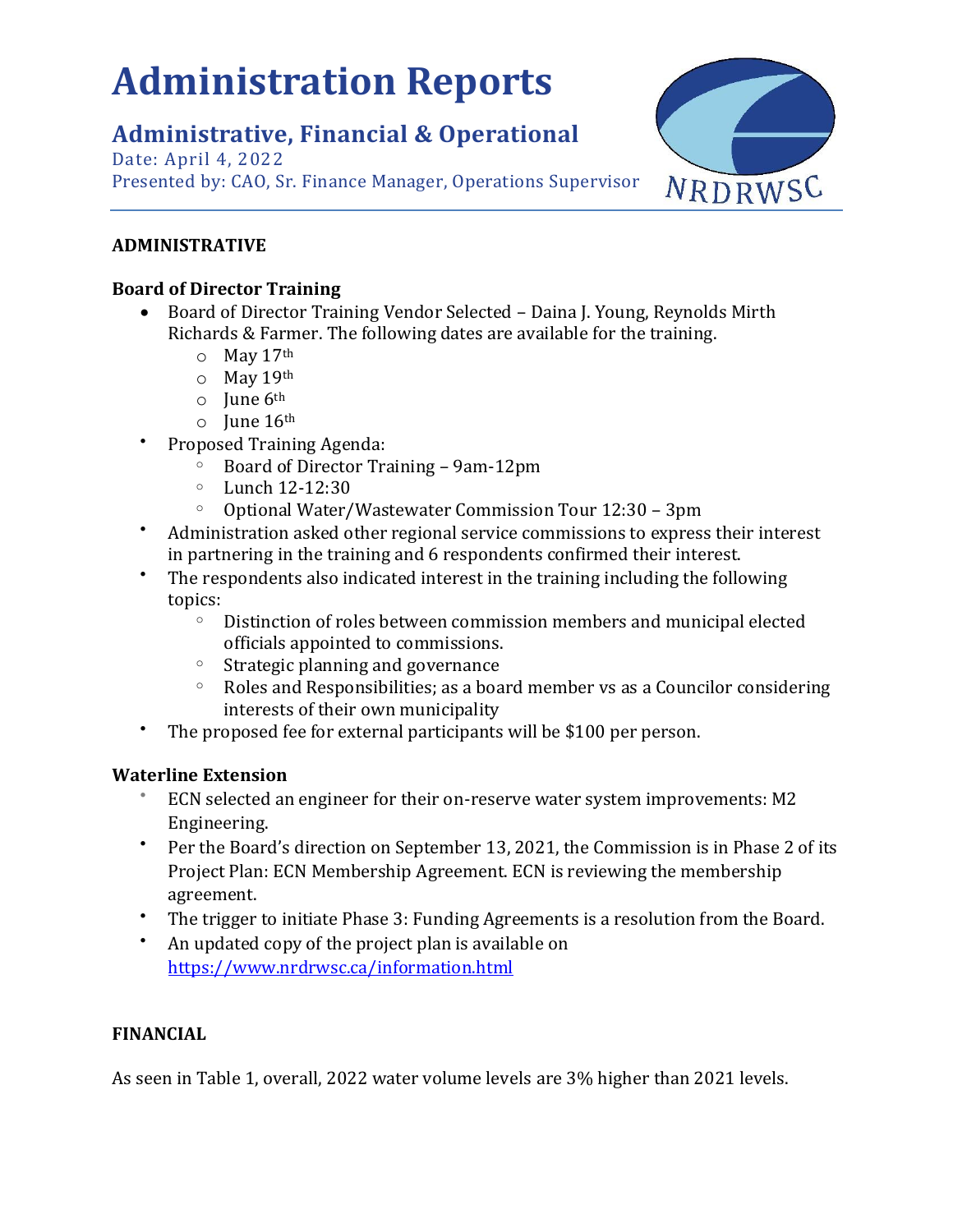| <b>Member</b>     | 2021    | 2022    |  |
|-------------------|---------|---------|--|
| City of Lacombe   | 195,255 | 200,065 |  |
| <b>Blackfalds</b> | 117,007 | 119,965 |  |
| Lacombe County    | 5,430   | 7,520   |  |
| Ponoka            | 98,866  | 101,379 |  |
| Ponoka County     | 1,028   | 1,168   |  |
| <b>Total</b>      | 417,586 | 430,097 |  |

Table 1 - Water volumes (in cubic meters) - January to February

#### **Revenue**

As of February 2022, YTD (year to date) actual revenues are lower than YTD budgeted revenues by \$130,848 or 13.9%.



# **Revenue YTD vs Budget**

### **Expenses**

As of February 2022, the YTD actual expenses are lower than YTD budgeted expenses by approximately \$165,000 or 23%.



**North Red Deer River Water Services Commission** 5432 56th Avenue Lacombe, Alberta T4L 1E9 Phone: (403) 782-6666 [www.nrdrwsc.ca/](http://www.nrdrwsc.ca/)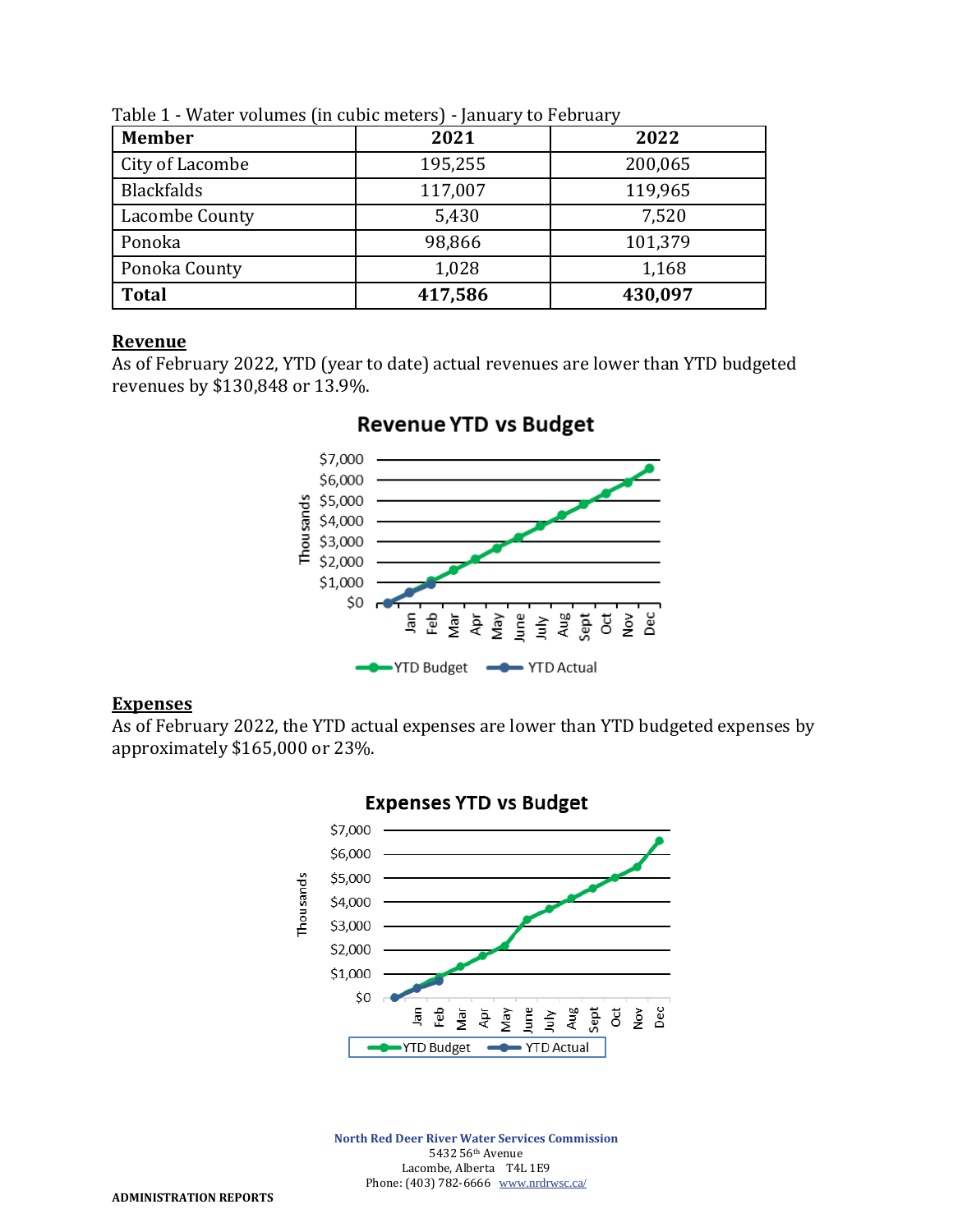# Projected Surplus/Deficit

As of February 2022, the Water Commission is at a net surplus of approximately \$34,000.

# **OPERATIONAL**

Alberta One-Call Locate Requests:



# **Notable activities since last report:**

• Operations are working with Eramosa regarding latency concerns when using the regional Scada system.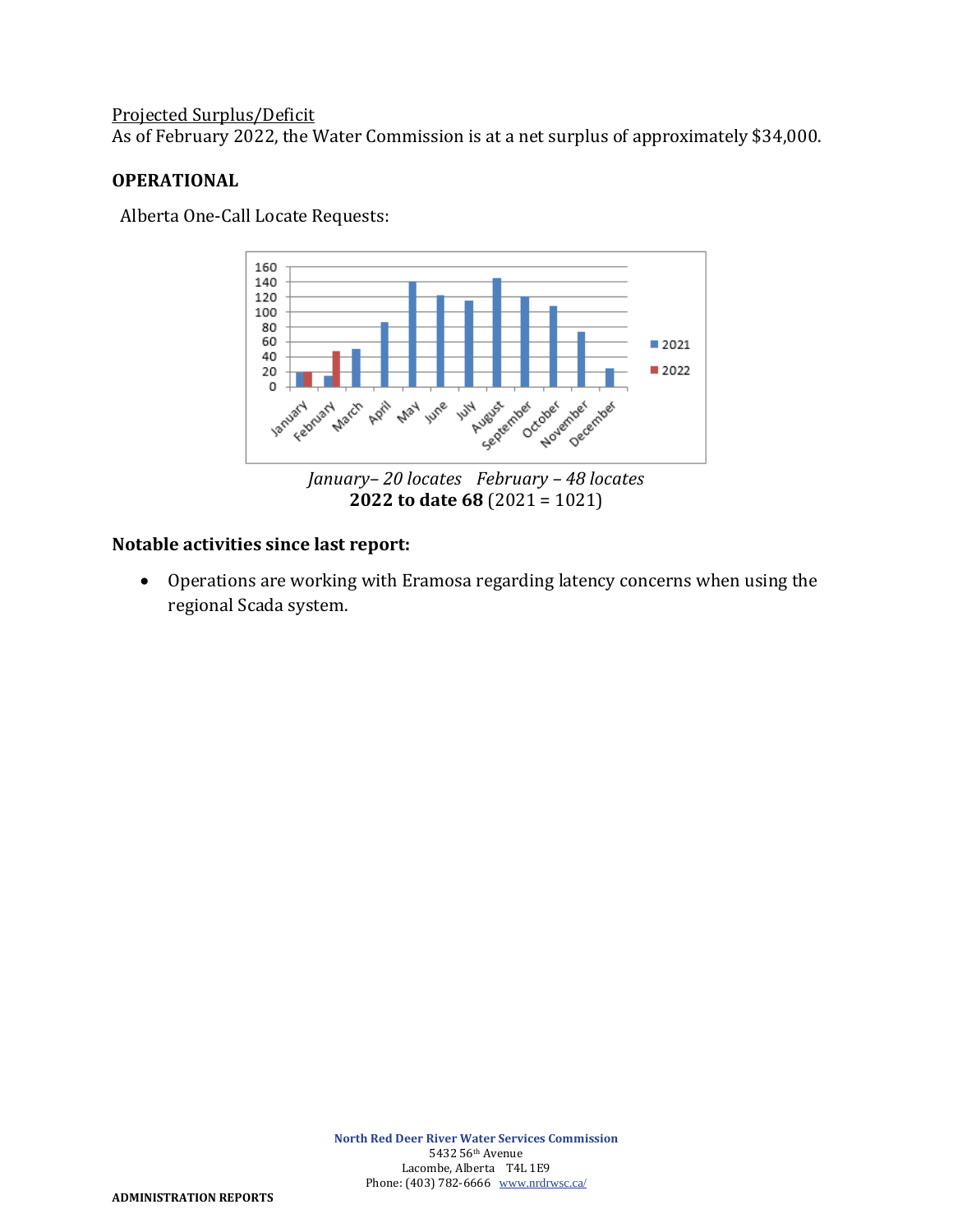# <span id="page-25-0"></span>**Request For Decision**

**2021 Financial Audit** Date: April 4, 2022 Prepared by: Tracey McKinnon, Sr. Manager of Finance Presented by: Tracey McKinnon, Sr. Manager of Finance



# **PURPOSE:**

To present the 2021 audited financial statement for the North Red Deer River Water Services Commission for the Board's approval.

# **ACTION/RECOMMENDATION**:

1. THAT the Commission approve the North Red Deer River Water Services Commission 2021 Audited Financial Statement as presented.

AND

- 2. THAT the Commission approve the \$454,592 transfer to the Capital Reserve AND
- 3. THAT the Commission approve increase of \$88,326 rate transfer from the operating reserve

# **ISSUE ANALYSIS:**

The NRDRWSC 2021 draft audited Financial Statement is now complete and ready for the Board's review and approval. Representatives from BDO LLP will present the 2021 audited Financial Statement at the Board meeting on April 4.

Statements must be completed, approved, and submitted to Alberta Municipal Affairs by May 1.

The 2021 audited statement presentation differs slightly from the annual operating budget in terms of how the operating surplus is presented. The following is a reconciliation of the deficit reported on the audited statement to that of the operating budget.

| \$467,063   |
|-------------|
| (\$805,389) |
| 250,000     |
| (\$88,326)  |
|             |

The 2021 budgeted surplus was \$30,413. In 2021 there was a mid-year authorization for \$144,000 for a valve repair north of the Blindman River. This expenditure resulted in a year-end deficit of \$88,326.